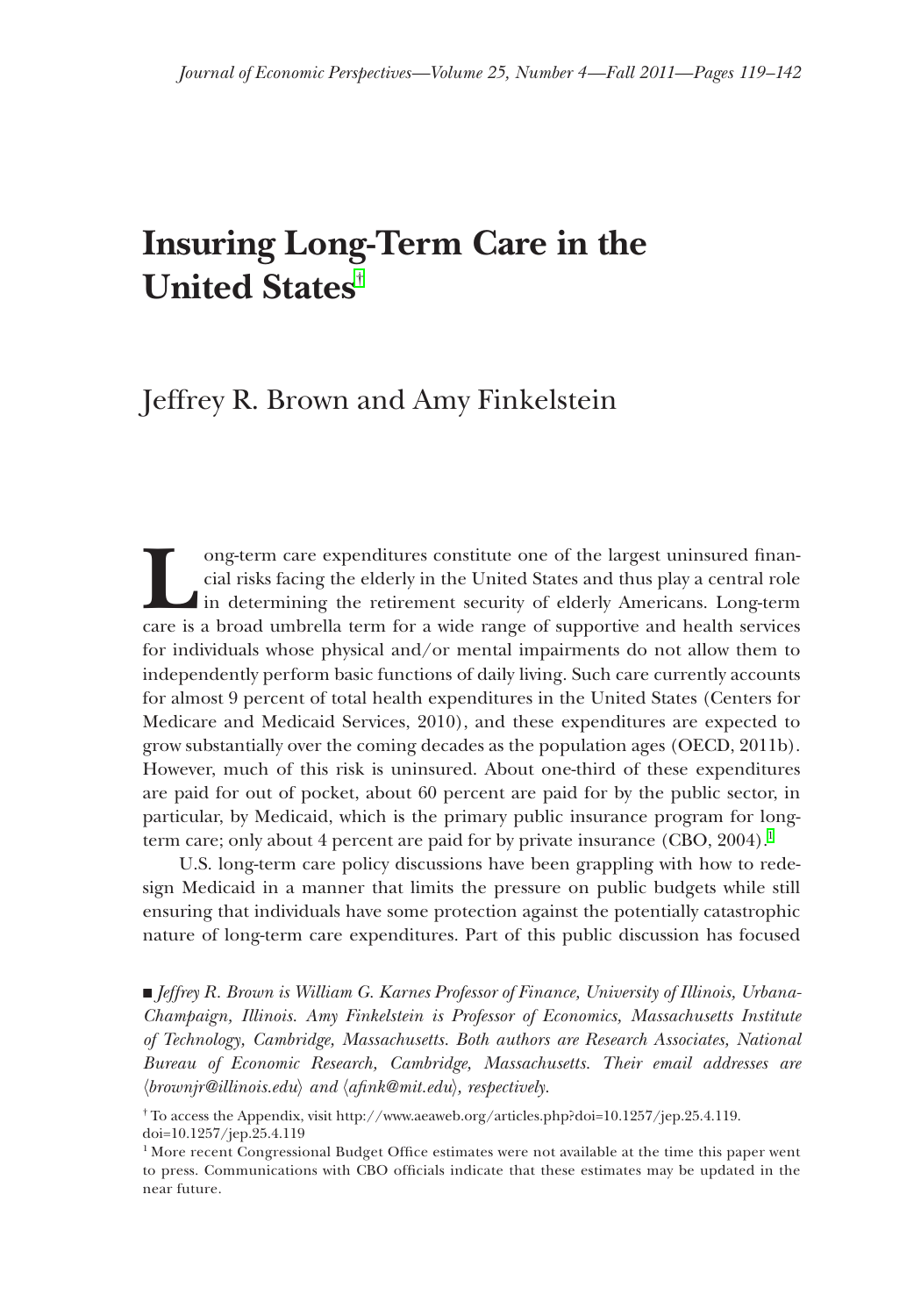on how to correct perceived problems with the functioning of the private longterm care insurance market in the hopes that a better-functioning private market might be able to alleviate some of the pressure on public programs. Policy has been evolving rapidly over the last 15 years. Many states have introduced tax subsidies for private insurance purchase and, especially within the last five years, have attempted redesigns of their Medicaid programs with a goal of encouraging private insurance. Although the healthcare reform bill signed by President Obama in 2010 focused primarily on acute health care, it also contained a less-well-known provision to create a new role for the federal government as the direct provider of voluntary long-term new role for the federal government as the direct provider of voluntary long-term care insurance policies. On October 14, 2011, as this article was going to press, the Obama administration announced that it was abandoning the implementation of this controversial program. We will summarize below some of the design problems his controversial program. We will summarize below some of the design problems that led to this program's early demise.

In this essay, we begin by providing some background on the nature and extent of long-term care expenditures and insurance against those expenditures, emphasizing in particular the large and variable nature of the expenditures and mphasizing in particular the large and variable nature of the expenditures and the extreme paucity of private insurance coverage. We then provide some detail on the nature of the private long-term care insurance market and the available evidence on the reasons for its small size, including private market imperfections and factors that limit the demand for such insurance. We highlight how the availability of public long-term care insurance through Medicaid is an important factor bility of public long-term care insurance through Medicaid is an important factor suppressing the market for private long-term care insurance. In the final section, we describe and discuss recent long-term care insurance public policy initiatives at both the state and federal level.

While we focus on the United States, many of the economic issues apply more broadly to other countries, where long-term care policy is also an area of current activity (OECD, 2005). Interestingly, while the United States is an outlier relative to other OECD countries in terms of the level of its healthcare expenditures, the same ther OECD countries in terms of the level of its healthcare expenditures, the same cannot be said for long-term care. As [Figure 1](#page-2-0) indicates, the U.S. share of GDP spent on long-term care expenditures  $(1$  percent in 2008) is quite similar to that of many of the OECD countries; in contrast, overall U.S. health expenditure as a share of GDP is a marked outlier in the OECD (OECD,  $2011a$ , b). While most OECD countries other than the United States have universal social insurance systems for acute health care, many do not have such programs for long-term care. For example, both the United Kingdom and Canada have means-tested public programs for long-term care. Germany, Japan, Luxembourg, and Austria have introduced universal social insurance programs for long-term care only within the last 20 years (OECD, 2005).

Many issues about long-term care insurance and related public policy are not well understood. Most academic attention devoted to health insurance focuses on hospital, emergency department, and outpatient care, as well as prescription drugs. The "academic-papers-written-to-public-expenditures" ratio is far lower for longterm care than for the health sector as a whole. We hope, therefore, that in addition to providing some guidance to our current understanding of these important issues, this paper helps to encourage and focus future research on these topics.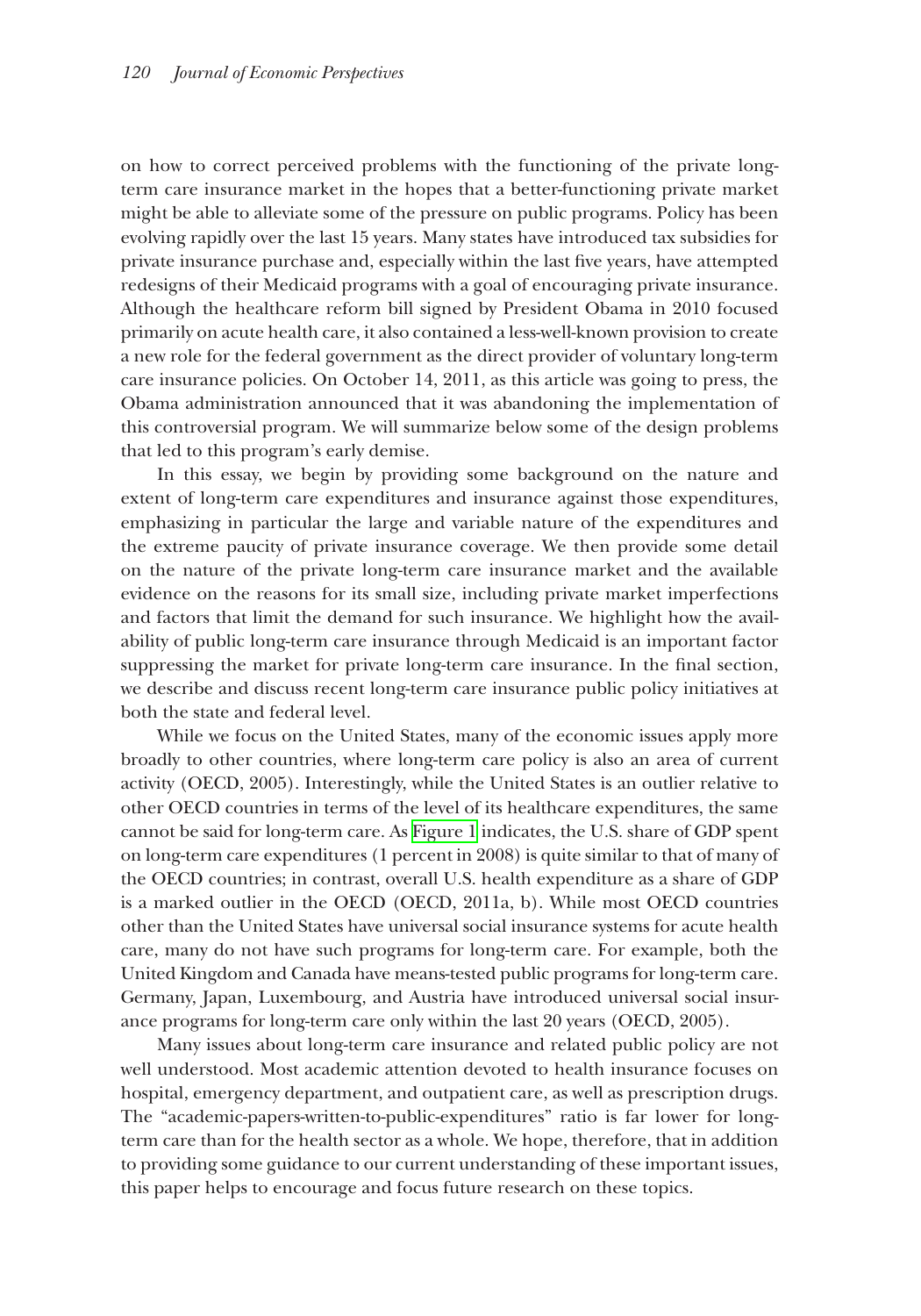

## <span id="page-2-0"></span>*Figure 1* **Long-Term Care Expenditure in the OECD, 2008**

*Source:* Data are from OECD (2011b).

*Notes:* Figures show expenditures and public expenditures as a share of GDP on long-term care (LTC) in 2008 for various OECD countries. Data on the U.K. are not available for 2008 but earlier data from 2000 showed the U.K. and U.S. share of GDP spent on long-term care to be quite similar at 1.4 and 1.3 percent

## **Long-Term Care Expenditures and Financing ong-Term Care Expenditures and**

In 2008, long-term care expenditures in the United States were \$203 billion, representing 8.7 percent of total healthcare expenditures for all ages and about 1.4 percent of GDP (Centers for Medicare and Medicaid Services, 2010). Over the coming decades, rising life expectancies will swell the numbers of "very old," who are disproportionately intensive users of long-term care services. For example, the number of elderly in the United States aged 80 and over is projected to double as a share of the population between 2010 and 2050 (OECD, 2011b), and long-term care use rises very sharply with age (U.S. Congress,  $2004$ ).<sup>2</sup>

<sup>&</sup>lt;sup>2</sup> About two-fifths of people receiving long-term care are nonelderly individuals suffering from developmental disabilities, physical disabilities or mental illness (U.S. Congress, 2004). However, most of the academic research on long-term care, and the concerns about potentially explosive future growth in long-term care expenses, focus on the elderly. Our essay echoes this focus.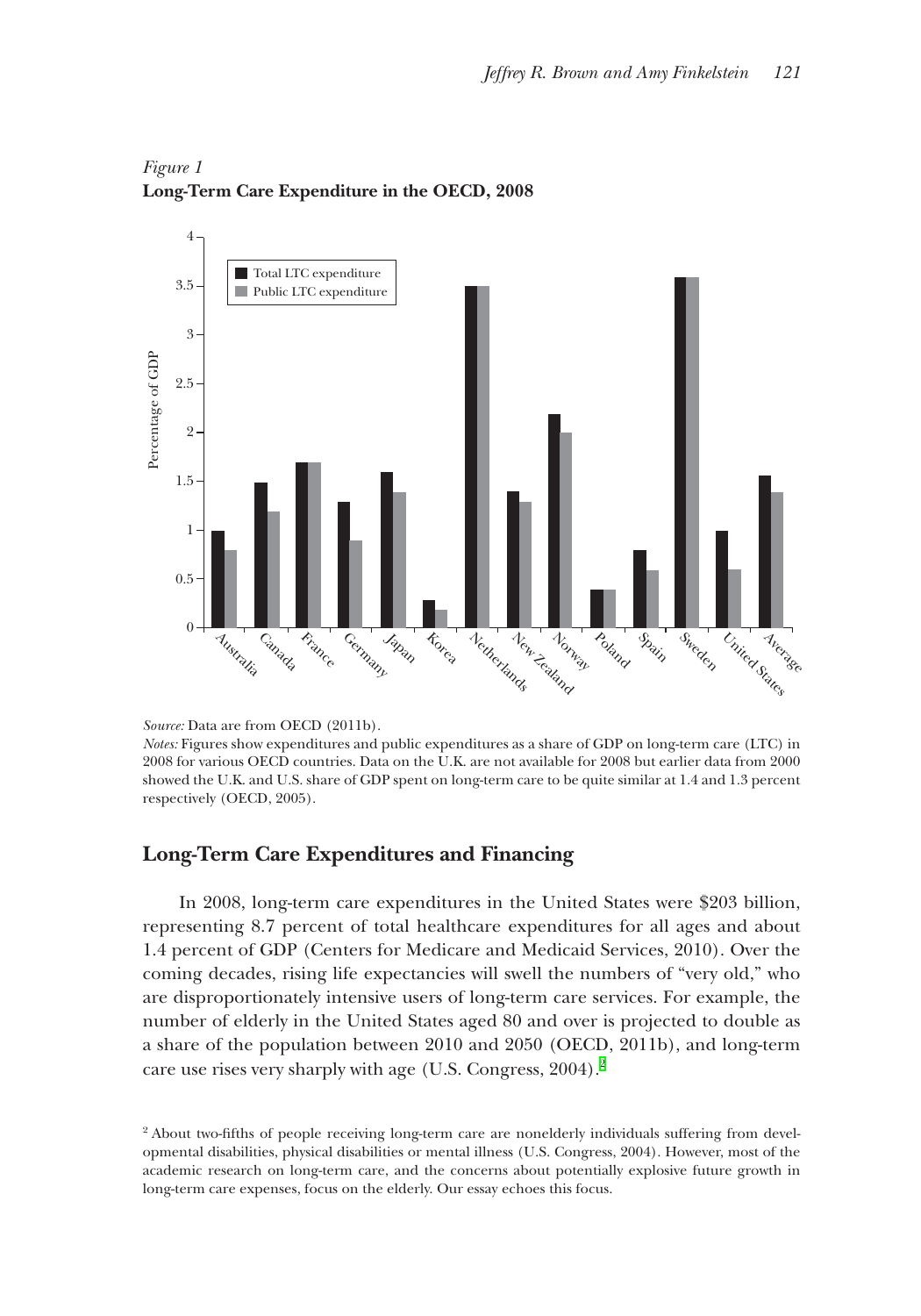Long-term care expenditures have been growing faster than all healthcare expenditures over the last half century and are projected to continue to outpace xpenditures over the last half century and are projected to continue to outpace overall healthcare spending growth over the next  $40$  years (OECD, 2011a, b; CBO,  $2011$ ). This projection may be somewhat surprising given that the long-term care sector has not witnessed much technological change, which is considered the primary driver of rising expenditures in the health sector as a whole (as Newhouse, 1992, explained in this journal). Long-term care services are extremely laborintensive, primarily involving hands-on care and personal services, and not heavily driven by technological factors; indeed, as we discuss in Brown and Finkelstein riven by technological factors; indeed, as we discuss in Brown and Finkelstein  $(2008)$ , nursing home costs are typically projected to grow at the rate of real wage growth. While we are not aware of any studies that carefully decompose the sources of growth for long-term care expenditures, we suspect that the relative growth of long-term care arises because long-term care expenditures have an even steeper age gradient than expenditures for acute care and thus are disproportionately affected by the aging of the population.

Long-term care includes both home health care for people residing in the community as well as institutional care provided in nursing homes or assisted living facilities. Expenditures on home health care account for about one-third of the total long-term care spending (Centers for Medicare and Medicaid Services, 2010). Institutional care is much more expensive than home care, so that while most expenditures on long-term care are due to nursing home care, most people receiving care do so outside of an institutional setting (U.S. Congress, 2004). On average in the United States, nursing homes cost almost \$6,000 per month (Metlife Mature Market Institute, 2009). Assisted living facilities tend to cost about half as much as a nursing home (Metlife Mature Market Institute,  $2009$ ); data from the 1980s and 1990s also suggest that their use is much less common than nursing homes (Brown and Finkelstein hat their use is much less common than nursing homes (Brown and Finkelstein 2008). Although we do not know of any recent data on this topic, anecdotally it is believed that use of assisted living has grown over the last several decades.

Lifetime long-term care expenditures are spread unevenly across the population. Between 35 and 50 percent of 65 year-olds will use a nursing home at some point in their remaining lives. Of those who use a nursing home, 10 to 20 percent will live there more than five years (Brown and Finkelstein, 2009). This indicates the presence of a sizable right tail of the distribution of nursing home expenditures.

In short, the possibility of needing long-term care is exactly the sort of large, uncertain expenditure risk for which insurance would seem to be most valuable. Yet most long-term care expenditure risk is not insured. As noted earlier, the Congressional Budget Office (2004) estimates that 4 percent of long-term care expenditures are paid for by private insurance, while 33 percent are paid out of pocket. By contrast, in the healthcare sector as a whole, private insurance pays for about onethird of expenditures and only about 12 percent are paid out of pocket (Centers for hird of expenditures and only about 12 percent are paid out of pocket (Centers for Medicare and Medicaid Services, 2010).

Public insurance covers about 60 percent of long-term care expenditures, with Medicaid the dominant source of public expenditures (Congressional Budget Office, 2004). Medicaid is a means-tested public health insurance program, jointly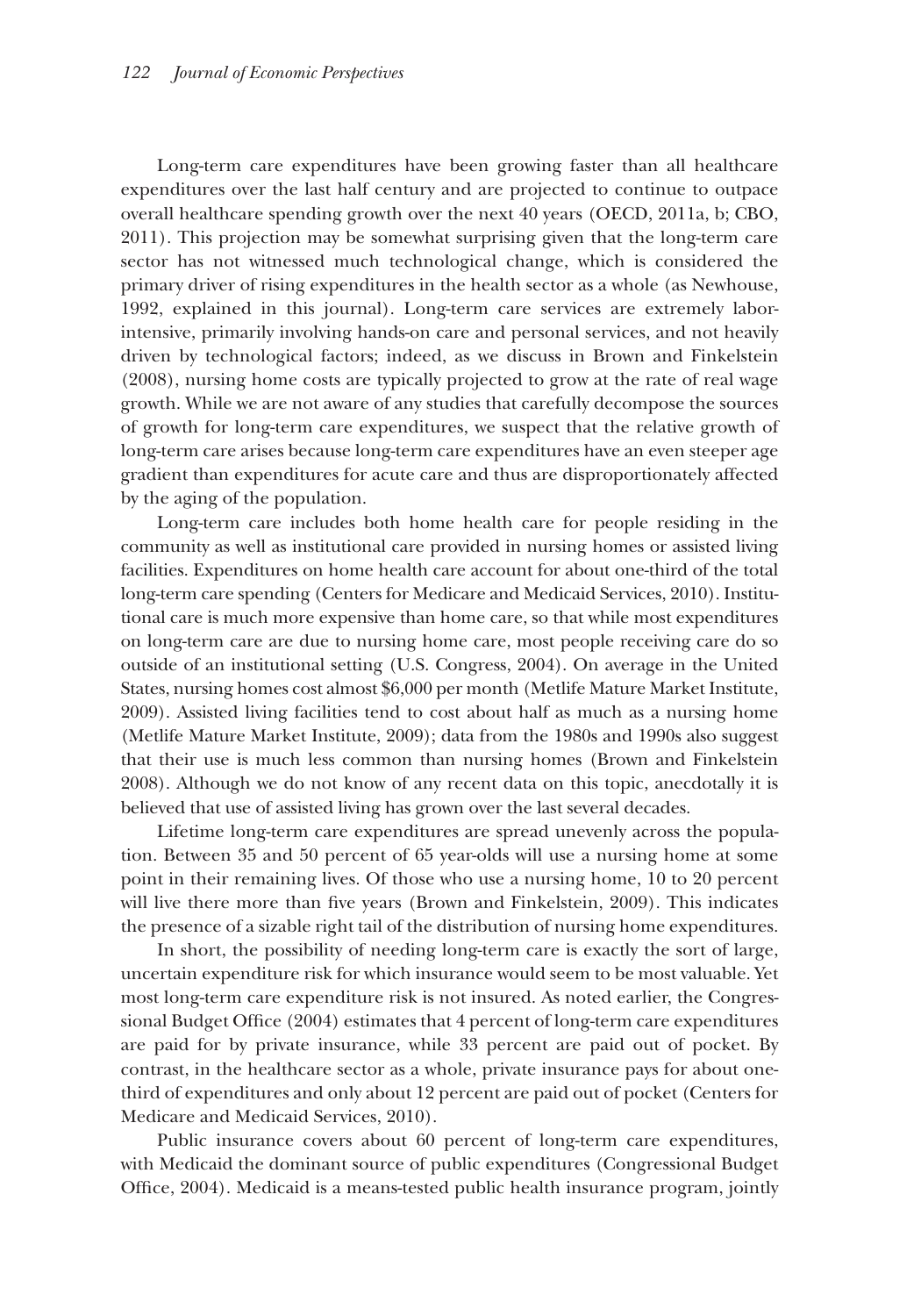funded by the federal and state governments. Medicaid pays for long-term care for individuals who have low enough income (or high enough long-term care expenses) that they meet Medicaid's income and asset eligibility thresholds. Long-term care hat they meet Medicaid's income and asset eligibility thresholds. Long-term care expenditures account for more than about one-third of all Medicaid spending (U.S. Congress, 2004; Eiken, Sredl, Burwell, and Gold, 2010). As we will discuss in more detail, Medicaid offers a highly imperfect form of insurance as it essentially comes with a deductible of nearly all of one's income and a substantial share of one's assets.

Medicare, the near-universal public health insurance program for the elderly, is designed mostly to cover costs associated with recovery from acute illness episodes, rather than long-term impairment. Medicare covers nursing care for no more than 100 days; only if this care is in a skilled nursing facility, not in custodial nursing 00 days; only if this care is in a skilled nursing facility, not in custodial nursing homes more typical of long-term care; and only if this care follows a hospital stay of more than three consecutive days. Medicare has evolved to provide some coverage of genuine long-term home health care (U.S. Congress, 2004; CBO, 2004). Even so, home care is a relatively small component of total long-term care expenses, and Medicare covers only a small portion of home care costs (in Brown and Finkelstein, 2007, we provide a more-detailed discussion).

A pervasive concern about the financing of long-term care—whether through public or private insurance—is the potential not only to distort the amount of care away from the social optimum (as is a concern with any health insurance product) but also to distort the source of that care. One concern is that insurance that covers nursing home care rather than (or more than) home care may distort people's decisions regarding entry into institutional care. A similar issue arises in the choice between market-based care and informal, unpaid long-term care provided by relatives or friends; the latter is generally not covered by insurance. Our calculations using data from the Health and Retirement Survey suggest that the share of individuals aged 70+ who are receiving informal care (defined as unpaid help from any source) has increased slightly over the past decade, from 8.1 percent in 1998 to 9.9 percent in 2010. While estimating the magnitude of informal care provision is naturally difficult, the existing estimates all tend to suggest that it is quite important; low-end estimates generate an implicit value of informal care that is about 60 percent of market spending, while other estimates suggest the implicit spending on informal care may exceed the formal expenditures (CBO, 2004; U.S. Congress, 2004, and sources cited therein). In recognition of this issue, some OECD countries have recently attempted policy initiatives to allow individuals to use public insurance to provide monetary support to informal caregivers (OECD, 2005). Still, the economics of informal care provision remains a relatively understudied topic and an important area for future work.

#### **The Private Market for Long-Term Care Insurance he Private Market for Long-Term Care**

#### **Ownership Rates and Benefits**

Only about 14 percent of individuals aged 60 and over currently hold long-term care insurance. According to data from the 2008 Health and Retirement Study; the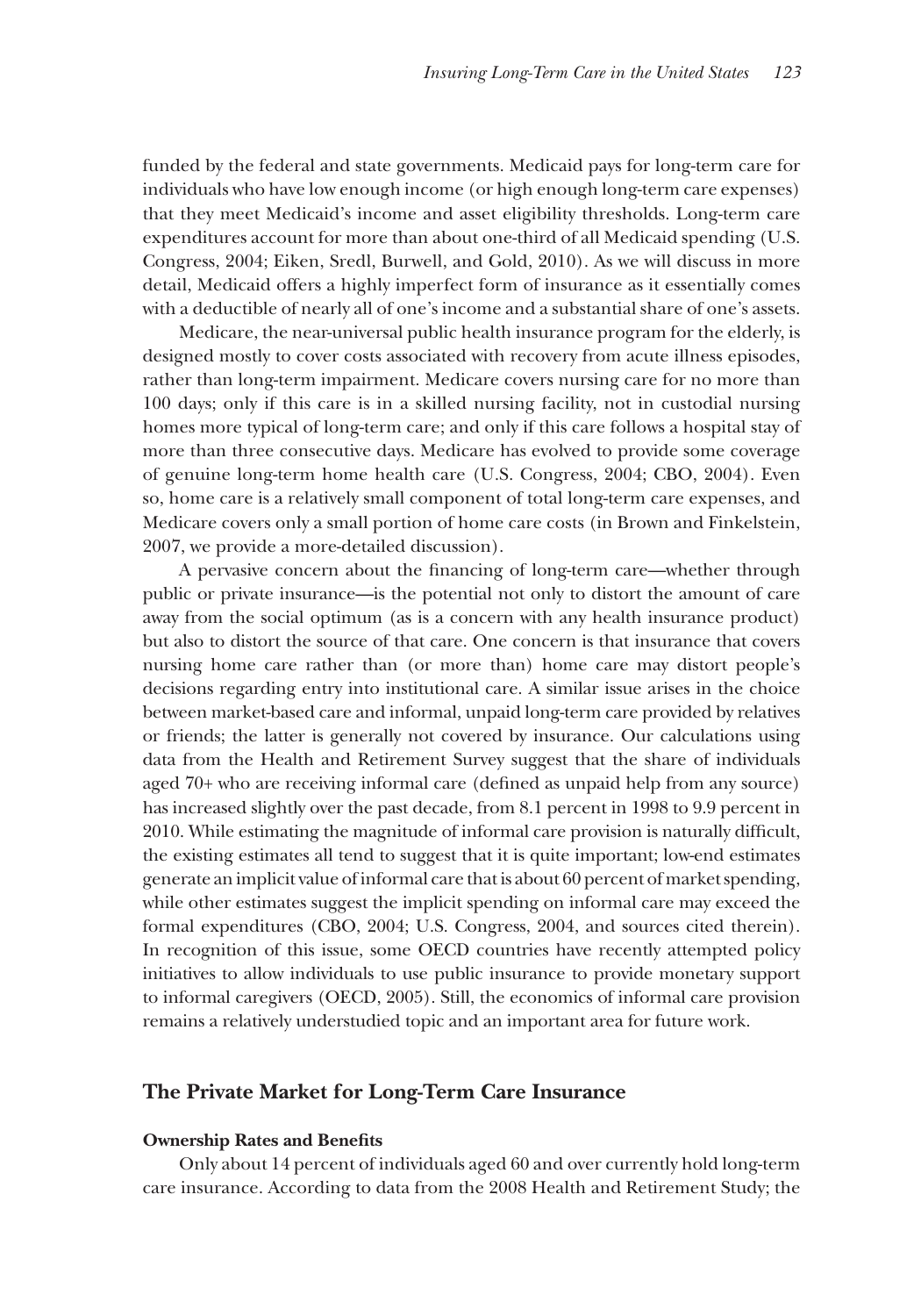|                   | Whole sample | By wealth quintile |          |              |         |               |
|-------------------|--------------|--------------------|----------|--------------|---------|---------------|
|                   |              | Top                | Fourth   | <b>Third</b> | Second  | <b>Bottom</b> |
| Whole sample      | 13.8%        | $26.9\%$           | $19.0\%$ | $10.7\%$     | $6.6\%$ | $4.1\%$       |
| By gender         |              |                    |          |              |         |               |
| Men               | 13.6%        | 25.5%              | $17.1\%$ | $10.0\%$     | $4.8\%$ | $5.5\%$       |
| Women             | 13.9%        | 28.4%              | $20.7\%$ | 11.2%        | 7.8%    | 3.3%          |
| By marital status |              |                    |          |              |         |               |
| Married           | 16.3%        | $28.0\%$           | 19.2%    | $10.3\%$     | $5.9\%$ | $5.5\%$       |
| Single            | $10.4\%$     | $23.5\%$           | 18.8%    | 11.2%        | 7.3%    | 3.6%          |
| By age group      |              |                    |          |              |         |               |
| $60 - 64$         | 12.7%        | $24.1\%$           | 18.7%    | 9.3%         | 5.8%    | 4.7%          |
| $65 - 69$         | 14.7%        | $29.6\%$           | 19.4%    | 8.8%         | $5.9\%$ | $5.5\%$       |
| $70 - 74$         | 15.0%        | 29.6%              | 16.8%    | 14.8%        | $6.6\%$ | 3.5%          |
| $75 - 79$         | 14.7%        | 28.2%              | $21.1\%$ | $10.5\%$     | $8.6\%$ | $2.6\%$       |
| 80-84             | 13.9%        | $25.0\%$           | 20.8%    | 12.5%        | $6.9\%$ | $5.0\%$       |
| $85+$             | $10.9\%$     | $22.1\%$           | 19.2%    | $8.7\%$      | 7.6%    | $1.6\%$       |

## <span id="page-5-0"></span>*Table 1* **2008 Private Long-Term Care Insurance Ownership Rates among the Elderly**

*Notes:* The sample consists of respondents in the 2008 Health and Retirement Study aged 60+. The average age is 70.9 years. The sample size is 13,260. All means are weighted using respondent weights. Wealth is defined as total (not just financial) wealth.

typical age of purchaser is in the low 60s (America's Health Insurance Plans, 2007). Our estimates from earlier waves of the Health and Retirement Survey suggest that the share of the population insured has been edging up: in the late 1990s, only about 10 percent of 60–69 year-olds had long-term care insurance, compared to over  $13$  percent by  $2008$ .

Table 1 shows private long-term care insurance ownership patterns among the elderly across demographic groups. Ownership rates are relatively constant by age among the elderly. Men and women have similar rates of ownership. Perhaps the most striking pattern is that ownership rates rise monotonically with wealth, from just over 4 percent of individuals in the bottom wealth quintile to over one-quarter of individuals in the top wealth quintile. As we will discuss below, this may well reflect the role of Medicaid's means-tested insurance.

In contrast to the market for acute healthcare insurance, the market for longterm care insurance is dominated by individual rather than group contracts, even though, since 1996, employer-provided long-term care insurance has benefited from the same tax subsidy as employer-provided acute health insurance (Wiener, Tilly, and Goldenson, 2000). Of all new long-term care insurance sold in 2009, 79 percent of premiums (of a total of about  $$600$  million) and 58 percent of contracts (of a total of about  $365,000$ ) were sold in the individual market; of policies in force in 2009, 82 percent of premiums and 67 percent of contracts were individual (LIMRA) International,  $2010$ ). Given the dominance of the individual market, our discussion concentrates on that segment.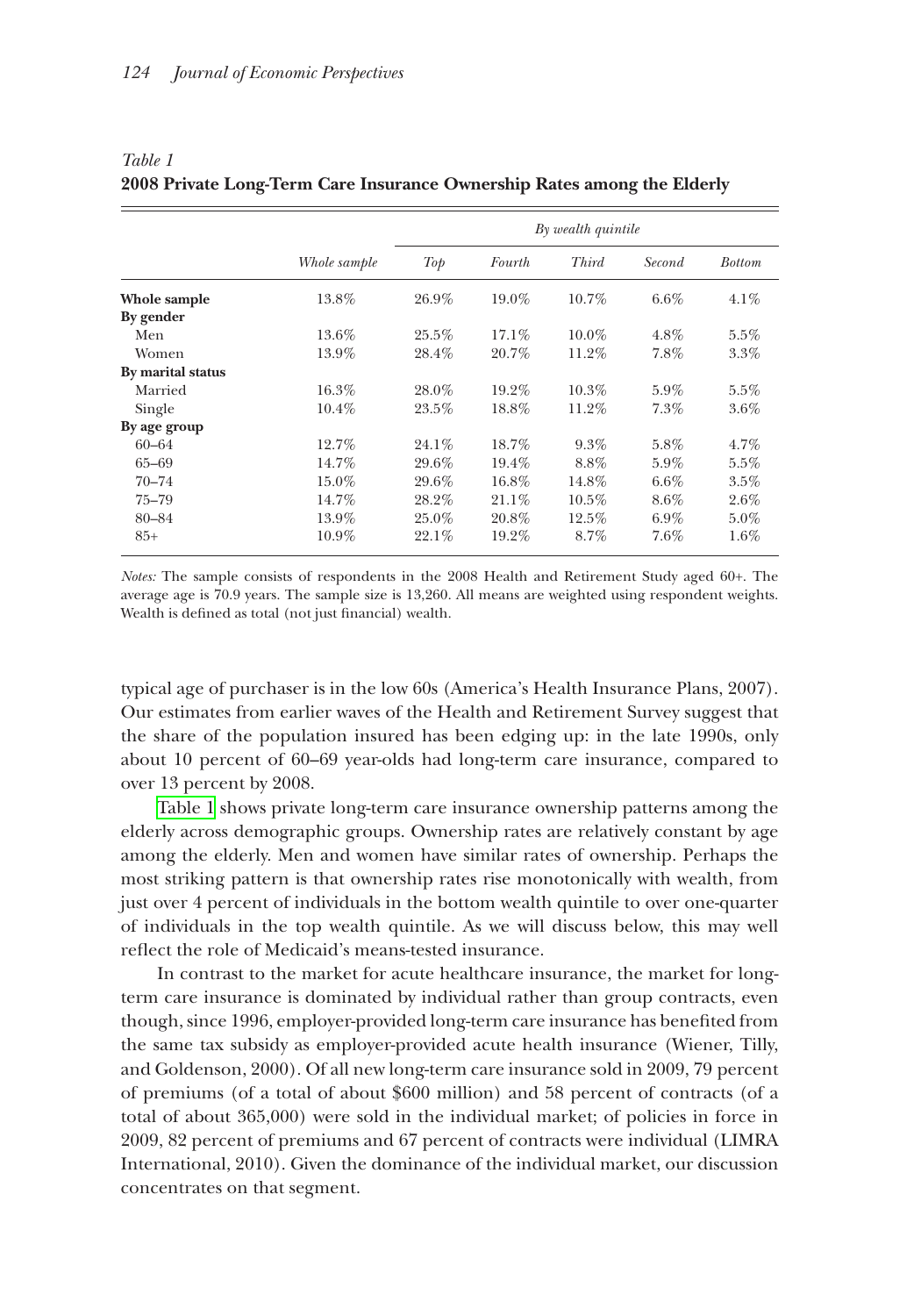Administrative data on the policies sold by major companies in 2005 provide a picture of typical long-term care insurance policies (America's Health Insurance Plans, 2007). Virtually all (90 percent) of policies sold in the individual market cover both home and nursing home care; this reflects an increasing move away from nursing-home-only policies, which were about two-thirds of the market in 1990. Most policies have deductibles—typically 30 to 90 days—during which an individual must be receiving care before benefit payments can begin; they also typically have maximum lifetime durations for benefits of  $1-8$  years, although about one-quarter of policies have unlimited durations.

Unlike most private acute health insurance policies, which reimburse for covered expenses (subject to charges being "reasonable"), private long-term care insurance policies typically set a relatively low maximum on the amount of covered expenses that the policy will reimburse per day in care. The average maximum daily benefit for nursing home care for policies sold in 2005 was only \$142, which was substantially below the average daily nursing home costs of almost \$200 per day in 2008 (Metlife Mature Market Institute, 2009). Moreover, since payouts from most long-term care insurance policies will often occur, if they occur at all, a decade or more after purchase of the policy—when the purchaser is in his or her early 80s (Brown and Finkelstein, 2009)—and about one-quarter of policies have a maximum daily benefit that is fixed in nominal terms, the daily benefit caps are even more binding in practice.<sup>3</sup>

For analytical purposes, we define a "typical" purchased policy (based on America's Health Insurance Plans, 2007) as a policy that covers institutional and home care with a 60-day deductible, a four-year benefit period, and a  $$150$ maximum daily benefit with a 5 percent per year escalation rate. We calculated the share of expenditures covered by such a policy. The data and the (many) assumptions are discussed in detail in an online Appendix available with this paper at  $\langle \text{http://e-jep.org}\rangle$ . Our estimates suggest that this policy would cover about two-thirds of expected present discount value, long-term care expenditures if purchased at age 65 and held until death. This ratio is noticeably higher for men than women  $(72)$  percent compared to 61 percent) because women have much higher expected utilization of care, and thus the benefit limits (both daily and lifetime caps) are more binding. The escalation feature of the policy is critical; the same policy with constant nominal benefits covers only about onethird of expected expenditures, barely half as much as the policy with escalating benefits. If the deductible is shortened from  $60$  to 30 days and the maximum benefit period extended from four years to lifetime, our measure of comprehensiveness rises from about two-thirds to 95 percent.

 $3$  As recently as 2000, about 60 percent of policies had constant nominal daily benefits. Those with benefits that escalate over time mostly do so at a predetermined fixed rate (very few are indexed to a measure of inflation like the Consumer Price Index).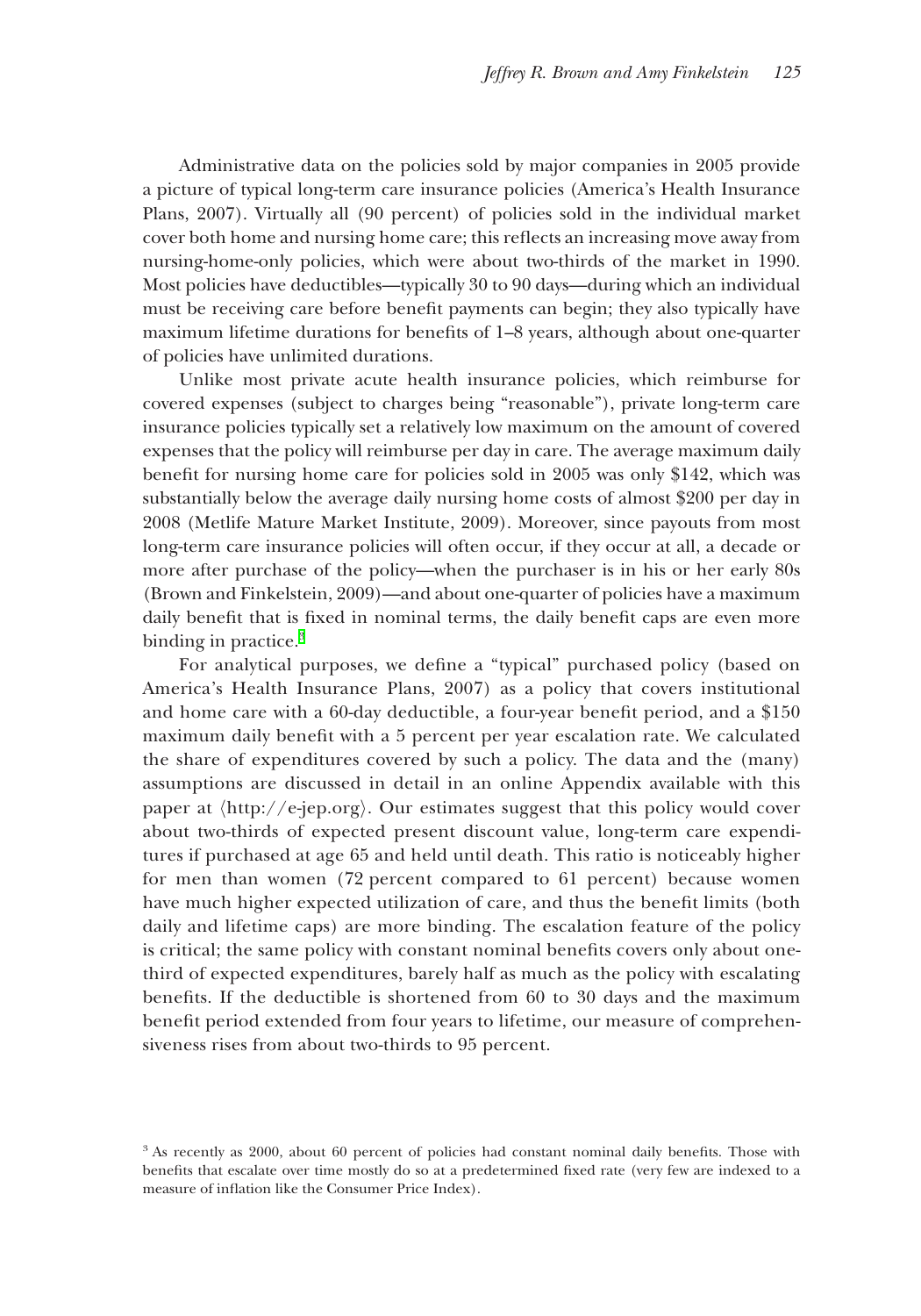|                                                   |                                                              |                |                | Age 55 Age 60 Age 65 Age 70 |                 | Age 75           |
|---------------------------------------------------|--------------------------------------------------------------|----------------|----------------|-----------------------------|-----------------|------------------|
| 60-day deductible,<br>4-year benefit period       | Constant nominal benefit<br>Benefits escalate at 5% per year | 1.114<br>2.777 | 1.513<br>3.357 | 2.244<br>4.459              | 3.623<br>6.228  | 5,909<br>9,632   |
| 30-day deductible,<br>unlimited benefit<br>period | Constant nominal benefit<br>Benefits escalate at 5% per year | 1.975<br>4.637 | 2.656<br>5.806 | 3.889<br>7.689              | 6.566<br>11.355 | 11.232<br>16.901 |

#### <span id="page-7-0"></span>*Table 2* **Median Premiums by Age for Common Policies in 2010**

*Notes:* All policies cover nursing home, assisted living and home care with a \$150 daily benefit. Premium data are from "LTC Quote Plus" software taken in July 2010. We observe about 20 policies for each policy type.

#### **Long-Term Care Insurance Pricing ong-Term Care Insurance**

How expensive are long-term care insurance policies? Table 2 shows median annual premiums in July 2010 by age of purchase for four different private longterm care insurance policies. The data are from a long-term care insurance software package (primarily designed for insurance agents and brokers), which aims to cover most major carriers. These policies all cover institutional and home care, and have a maximum daily benefit amount of  $$150$ . They differ in their deductible (60 day or 30 day), their benefit period (four year or unlimited), and whether or not the daily benefit is constant in nominal terms or escalates at 5 percent per year (compounded).

As with term life insurance policies, annual premiums for long-term care insurance policies are fixed in nominal terms. Median annual premiums for 65 yearolds range from about  $2,200$  to about  $7,700$  depending on the coverage details. Premiums rise sharply by age; for example, for the "typical" policy described above, row 2 indicates that the annual premium is about  $$2,800$  if purchased at age 55,  $$4,500$  if purchased at age 65, and  $$9,600$  if purchased at age 75. Premiums are the same for men and women and do not vary across geographic areas, although companies may offer a given policy in only a subset of states. Policies are guaranteed renewable regardless of future changes in health.

The "load" of an insurance policy is a standard method of comparing how much individuals pay in premiums relative to how much they can expect to receive in benefits. It is defined as: The "load" of an insurance policy is a standard method of comparison.<br>The "load" of an insurance policy is a standard method of comparison.<br>In benefits. It is defined as:<br>LOAD =  $1 - \left(\frac{\text{expected present discounted value of benefits}}{\text{expected present discounted value of premiums}}\right)$ 

$$
LOAD = 1 - \left(\frac{\text{expected present discounted value of benefits}}{\text{expected present discounted value of premiums}}\right).
$$

An actuarially fair policy has a load of zero; the measure of benefits paid out by the insurance company is equal to the measure of premiums that the individual will pay. The higher the load, the lower the expected return on the policy will be.

We calculated loads for the policies shown in Table 2, using data and assumptions about premiums, benefits, current and projected utilization rates for long-term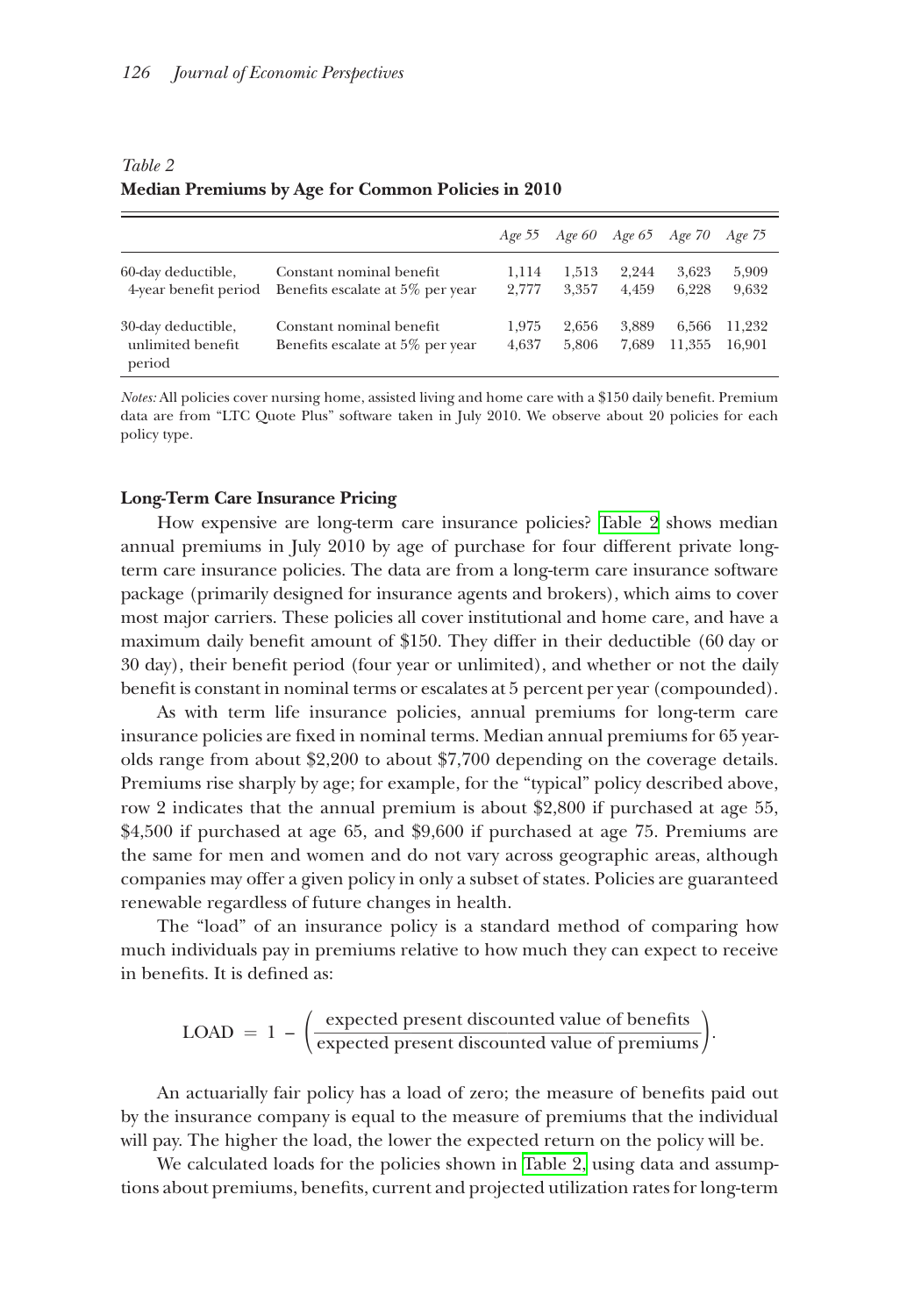care, current and projected costs for long-term care, and an appropriate interest rate for discounting future benefits and costs. Once again, the details are described in the online Appendix (available at  $\langle$ http://e-jep.org $\rangle$ ). The estimates are sensitive to the assumptions used, especially the projections of how care utilization and costs will evolve over the next 40 years and the appropriate discount rate (Brown and Finkelstein, 2007). However, our basic conclusion is that loads are quite high. For the "typical" policy described above (a \$150 daily benefit that escalates at 5 percent nominal per year, and covers institutional and home care with a 60-day deductible and a four-year benefit period), we estimate that if the policy is purchased at 65 (about the typical purchase age) and premiums are paid annually until the policyholder dies, the load is 32 cents on the dollar. In other words, for every dollar paid in expected present discounted value premiums, the typical policyholder can expect to receive back only 68 cents in expected present discounted value benefits. Estimates of loads at 65 for the other policies shown in [Table 2](#page-7-0) are similar, and are presented in the Appendix.

Of course, we would not expect the load to be zero: insurance companies presumably have administrative costs and profits. Still, a 32 cent load is high compared with other insurance markets. For example, the estimated load on life annuities purchased at age 65 is about 15 to 25 cents on the dollar (Mitchell, Poterba, Warshawsky, and Brown, 1999) and the estimated load for health insurance policies is about 6 to 10 cents on the dollar for group health insurance and  $25$ to 30 cents on the dollar for the (less-commonly purchased) nongroup acute health insurance (Newhouse, 2002).

Moreover, our calculation of a 32 cent load will underestimate the load for a typical policyholder. This is because it was calculated under the assumption that an individual, after purchasing a policy, continues to pay premiums until hat an individual, after purchasing a policy, continues to pay premiums until that individual dies. In practice, however, individuals often stop paying premiums hat individual dies. In practice, however, individuals often stop paying premiums on existing policies; when such "policy lapsation" (as the industry calls it) occurs, individuals generally lose eligibility for subsequent benefits. $^4$  Accounting for lapsation increases the load on the typical policy just discussed; a policyholder who buys such a policy but faces the population average "termination" probability can expect to get back only  $50$  cents (instead of  $68$  cents) on the dollar in expected present value of benefits for every dollar paid in expected present value of premiums. Accounting for policy lapsation also substantially reduces the expected share of long-term care expenditures a policy will cover. For example, the coverage share for the typical policy described in the previous section declines from 65 percent to 37 percent. Lapsation has such a large effect in part because it is so common: on

<sup>&</sup>lt;sup>4</sup> Some policies offer a "non-forfeiture" option which, for a higher premium, provides some benefits in the case of lapsed premiums. There are typically minimum requirements for the number of years a policy needs to be in-force before these non-forfeiture benefits are activated. Much more common (and required in many states) is a "contingent non-forfeiture" benefit, which is designed to protect consumers in the event that an insurance company raises premiums at a rate exceeding those specified in the model regulations produced by the National Association of Insurance Commissioners. When triggered, individuals are given options, such as the ability to reduce their benefits to maintain their existing premium.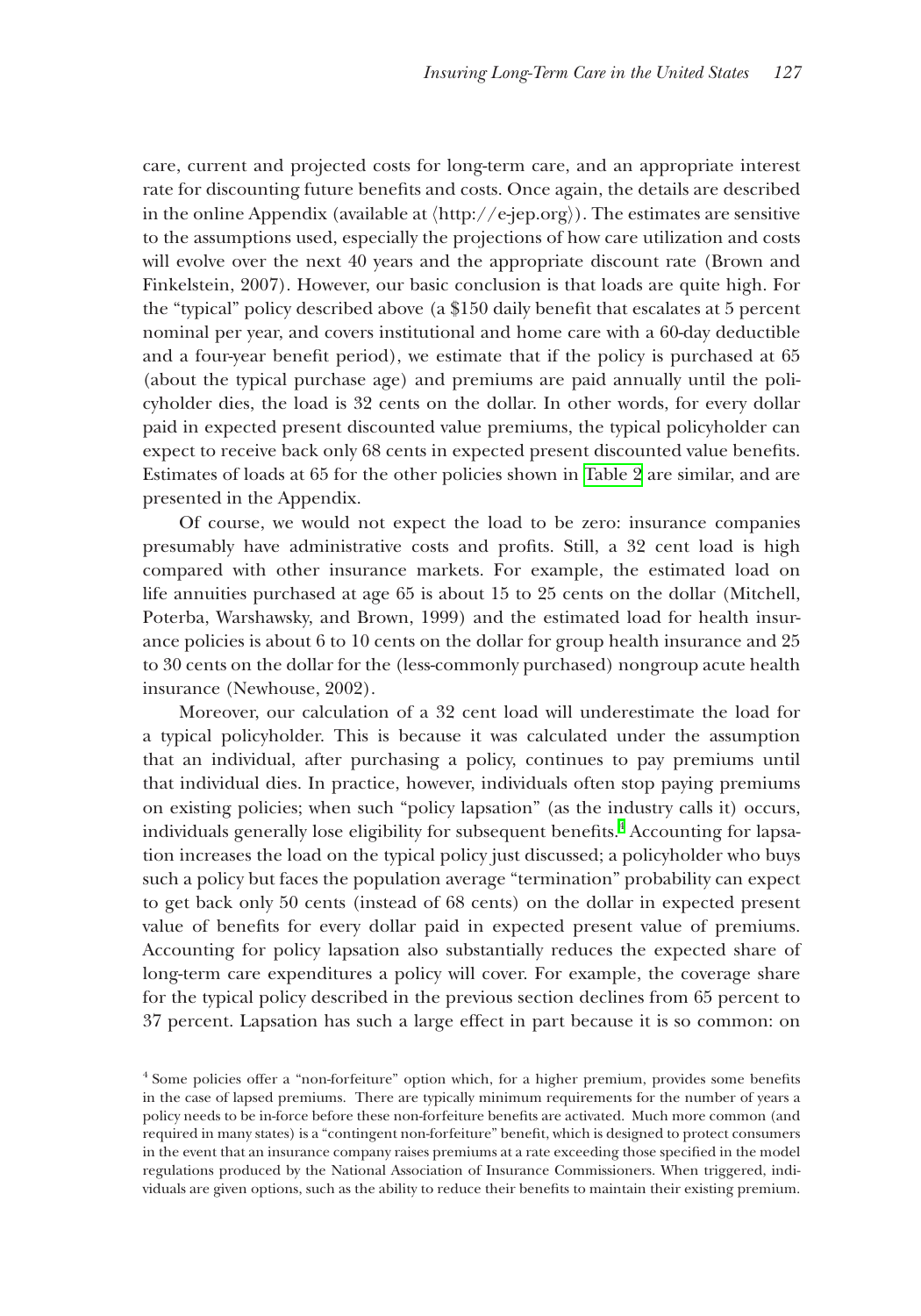|        | Policy held till death | Accounting for policy termination probabilities |
|--------|------------------------|-------------------------------------------------|
| Unisex | 32.1                   | 49.9                                            |
| Male   | 55.4                   | 66.4                                            |
| Female | 13.2                   | 36.0                                            |

## <span id="page-9-0"></span>*Table 3* **Loads of a "Typical" Policy Purchased at Age 65 in 2010**  *(cents on the dollar)*

*Note:* The table shows estimates of loads for a "typical" policy purchased (based on AHIP, 2007), expressed in terms of cents on the dollar. This policy covers both facility and home care with a \$150 daily benefit that escalates at 5 percent per year (compounded), a 60-day deductible, and a four-year benefit period.

average about 5 percent of policies lapse per year, and lapse rates are particularly high in the few years immediately after purchasing a policy (Society of Actuaries, 2007).<sup>5</sup> In addition, lapsation is quite costly because premiums (which are constant nominal amounts paid annually from the time of purchase) are quite front-loaded relative to benefits, which are paid out on average in later years.

Table 3 also shows a striking difference in this market in loads for men relative to women. For example, again for this typical policy, we estimate a load at age 65 that is 55 cents on the dollar for men compared to 13 cents on the dollar for women (if the policy is held until death). The difference arises because premiums are the same for men and women, but a 65 year-old woman is over 50 percent more likely to ever use a nursing home than a 65 year-old man, and conditional on using a nursing home, her average length of stay will be about 50 percent longer. These gender differences partly (although not entirely) reflect women's longer longevity (Brown and Finkelstein, 2007). These large utilization differences between men and women raise an obvious puzzle: why do insurance companies not set gender-specific pricing? No regulatory restriction blocks them from doing so. We do not offer an answer, except to note that the puzzle is not unique to long-term care insurance; in many insurance markets, firms often forgo readily available information about expected utilization. Finkelstein and Poterba (2006) discuss other examples as well as potential explanations.

#### **Why is the Private Market for Long-Term Care Insurance So Small? hy is the Private Market for Long-Term Care Insurance So**

The evidence of high loads on insurance policies for long-term care certainly suggests that standard culprits for market imperfections, such as asymmetric information and imperfect competition, may be important in limiting the size of this

<sup>5</sup> The reasons for lapsation are not well understood. Some lapsation may be a response to unanticipated negative wealth, income, or expenditure shocks. Individuals may decide that the initial purchase was a mistake. Or individuals may learn over time that they are at lower risk of long-term care utilization than they originally thought and therefore find it optimal to exit the market. Finkelstein, McGarry, and Sufi (2005) present evidence consistent with this latter "dynamic selection" argument, although that does not rule out a role for these other factors as well.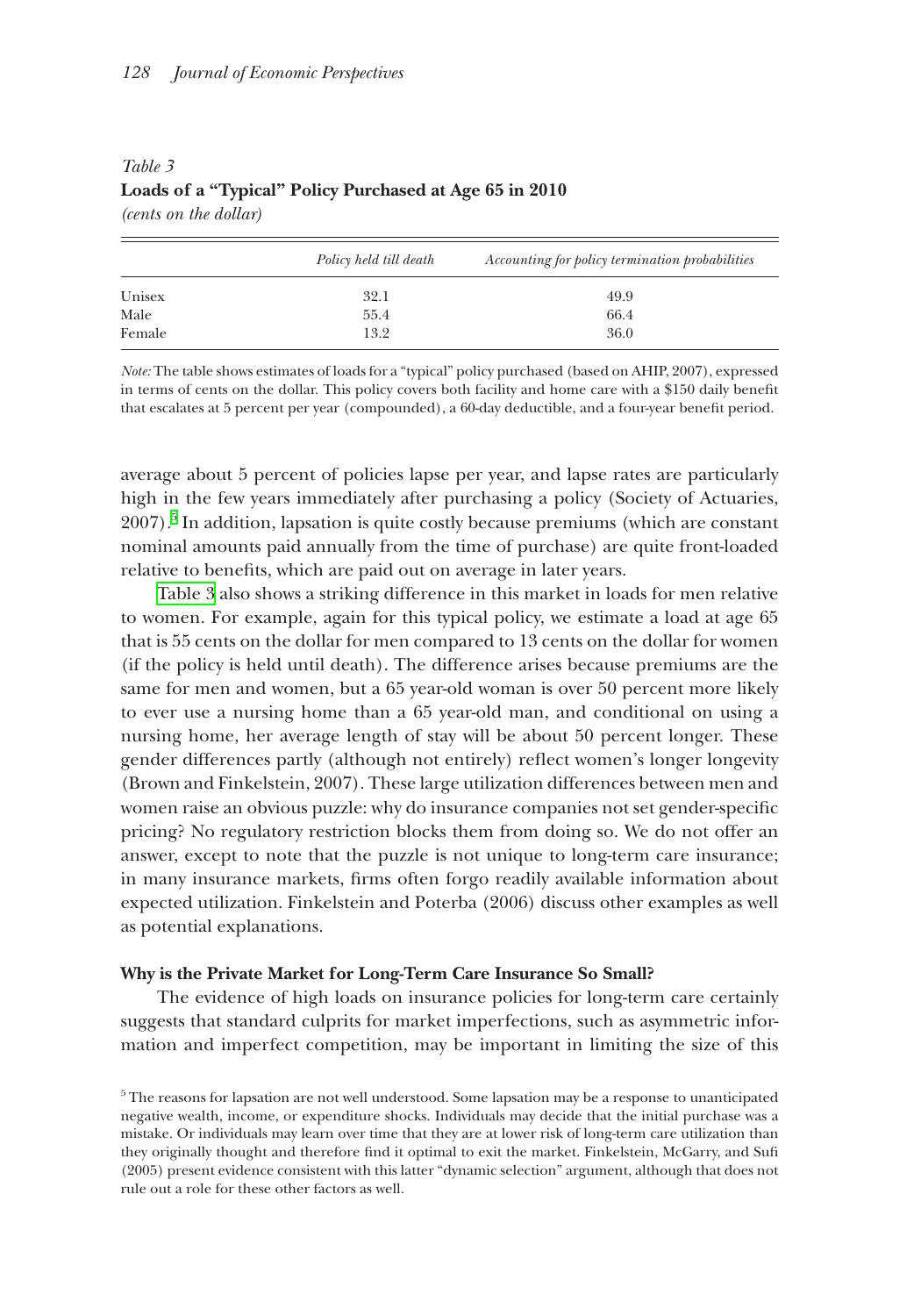market. Also, there is evidence of market problems such as asymmetric information in the private long-term care insurance market (Finkelstein and McGarry 2006; Oster, Shoulson, Quaid, and Dorsey, 2010).

Yet high loads do not seem enough, by themselves, to explain the limited size of the private market for long-term care insurance. Our results from a calibrated life-cycle utility model in Brown and Finkelstein (2008) suggest that even if, contrary to fact, there were no supply-side market failures and comprehensive private policies were available at actuarially fair prices, approximately the lower two-thirds of the wealth distribution would not wish to purchase actuarially fair comprehensive private policies because of the presence of Medicaid. In other words, as first conjectured by Pauly (1990), the consumption floor provided by Medicaid's "payer of last resort" role substantially curtails demand for private insurance. For example, in Brown and Finkelstein (2008), we estimate that for a 65 year-old male at the median of the wealth distribution, 60 percent of the expected present discounted value of benefits paid from a private policy are redundant of benefits that, absent private insurance, would have been paid by Medicaid. For a female at the median of the wealth distribution, this "implicit tax" from Medicaid is closer to 75 percent.

The implicit tax levied by Medicaid on private insurance arises from two sources. First, because Medicaid applies both asset and income tests to determine eligibility, individuals who own private insurance are less likely to qualify for Medicaid. In this way, the very objective of a private insurance policy—to protect one's resources his way, the very objective of a private insurance policy—to protect one's resources against the risks of high out-of-pocket expenditures—makes it less likely that the individual will spend down sufficiently to qualify for Medicaid. Second, Medicaid is a secondary payer; by law, Medicaid requires that private insurance pay any benefits it owes first, even if the individual is eligible to be covered by Medicaid, and only once the private policy has been exhausted is Medicaid then responsible for any residual expenses it covers.

Variation in the implicit tax from Medicaid—that is, in the extent to which Medicaid benefits are reduced by the purchase of private insurance—may help to explain some of the patterns of insurance ownership across demographic groups that were shown in [Table 1.](#page-5-0) The Medicaid implicit tax is higher for lower-wealth hat were shown in Table 1. The Medicaid implicit tax is higher for lower-wealth individuals (since they have a higher fraction of their expected long-term care costs covered by Medicaid in the absence of private insurance), which presumably contributes to the high positive wealth gradient of private long-term care insurance ownership. At a given wealth level, the implicit tax imposed by Medicaid is also much larger for women than for men because women have higher expected longterm care expenditures than men, so, in the absence of private insurance, a higher proportion of women's expenditures would have been covered by Medicaid. As a result, the "net loads" are much more similar for men and women than the "gross" loads" shown in [Table 3](#page-9-0) and discussed above. This fact can help explain the puzzle of very similar ownership rates by gender [\(Table 1\)](#page-5-0) despite very different "gross loads" (for example, 55 cents for men versus 13 cents on the dollar for women for the "typical" policy if held till death).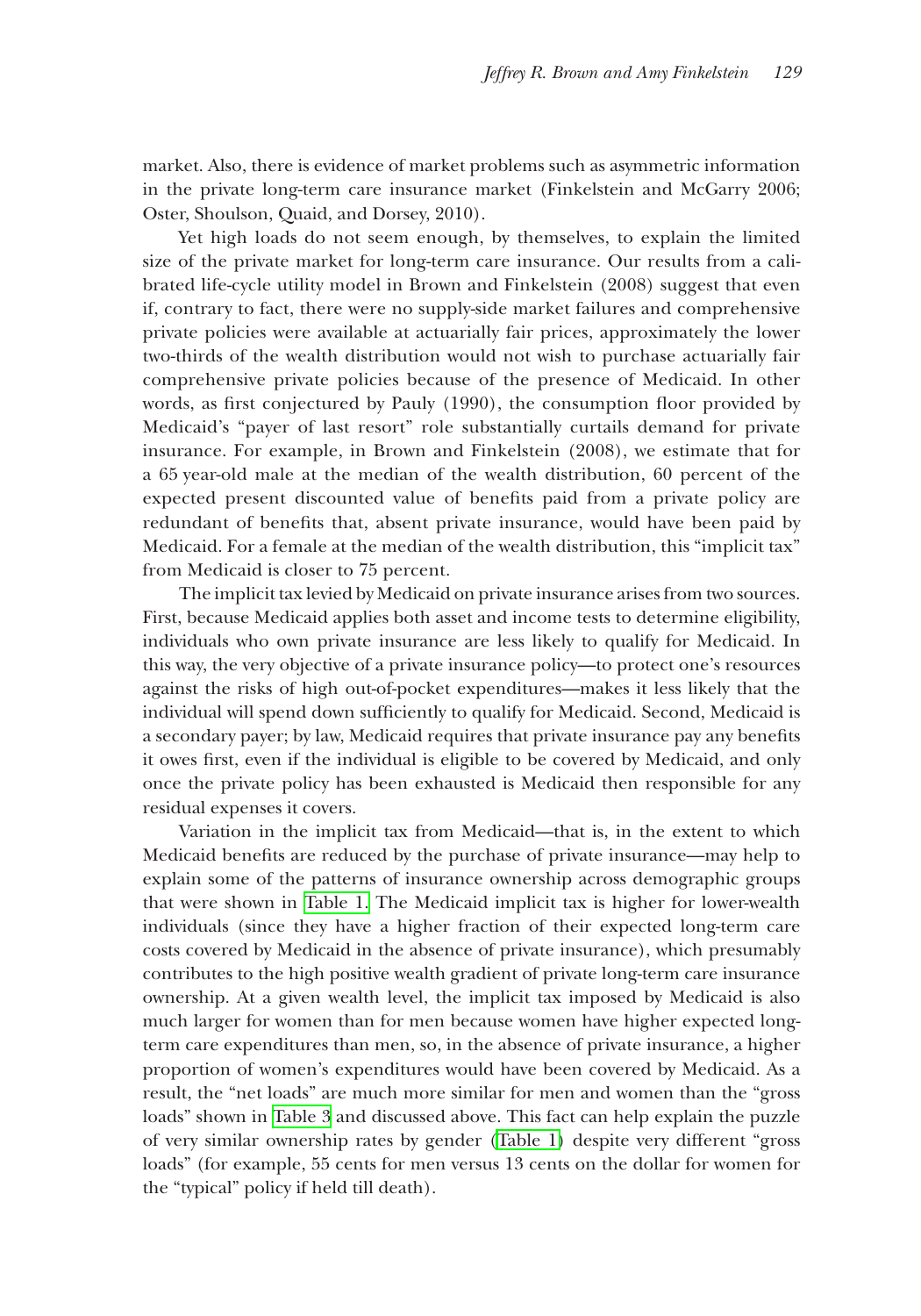Medicaid's crowding out of private insurance demand matters for several reasons. For starters, there is the standard deadweight loss that arises from the need to raise tax revenues to finance Medicaid. But in addition, our calibration results in Brown and Finkelstein (2008) indicate that Medicaid provides a very imperfect consumption-smoothing mechanism for all but the poorest of individuals. This is because Medicaid's income and asset eligibility requirements impose severe restrictions on an individual's ability to smooth consumption across states of care (or ions on an individual's ability to smooth consumption across states of care (or health) and over time. In essence, one can think of Medicaid as an insurance policy with a very large deductible set at a substantial share of one's assets. $^6$ 

These findings, that Medicaid may substantially reduce private insurance demand far up the wealth distribution while providing very limited insurance to all but the poorest individuals, raise the question of possible reforms to Medicaid, which we discuss in the next section. However, it is important to emphasize that, while our findings suggest that Medicaid reform may be *necessary* before a substantial portion of the elderly purchase private long-term care insurance, such a reform may not be *sufficient*. Even if much or all of the Medicaid implicit tax were eliminated, other factors could still prevent the market for long-term care insurance from developing. We regard a greater understanding of these non-Medicaid-induced constraints on the private long-term care insurance market as an important area for further work. Here, we briefly note some of the demand-side forces that could limit demand for private insurance even absent a Medicaid implicit tax. (Some supply-side factors like asymmetric information and imperfect competition have already been mentioned.) In the conclusion, we also speculate on additional factors that are specific to the long-term (versus annual) nature of contracts in this market.

An important potential demand-side limit to the private insurance market is the existence of other potential imperfect substitutes for private long-term care insurance, such as informal insurance provided by family members who may either provide cash to pay for care or directly provide care themselves. More broadly, family interactions represent a potentially important but still poorly understood determinant of demand for products like long-term care insurance. For example, bequest motives may motivate the purchase of long-term care insurance in order to protect bequeathable assets, either for altruistic or for strategic reasons. On the other hand, Lockwood (2011) points out that those with bequest motives may have ther hand, Lockwood (2011) points out that those with bequest motives may have

6 Of course, it is possible that individuals can avoid having their personal assets implicitly taxed away if they engage in careful "Medicaid planning." For example, individuals may be able to hide assets from the means-test by various means, including giving cash gifts to children or grandchildren, establishing trusts, or spending the money on assets that are excluded from the Medicaid asset test. Medicaid rules allow state Medicaid programs to account for assets that individuals have disposed of during a specified look-back period, but empirical evidence is mixed as to how strongly these rules are enforced and how feasible it is to qualify for Medicaid by hiding assets. While anecdotal evidence suggests that asset hiding may be common, the fact that a substantial portion of long-term care spending is out-of-pocket suggests that it is far from universal. To the extent that individuals are able to protect some of their assets from the Medicaid asset test, this would increase the insurance protection provided by the program. However, by making Medicaid an even more-attractive alternative to private insurance, it would also increase the crowd-out of private insurance.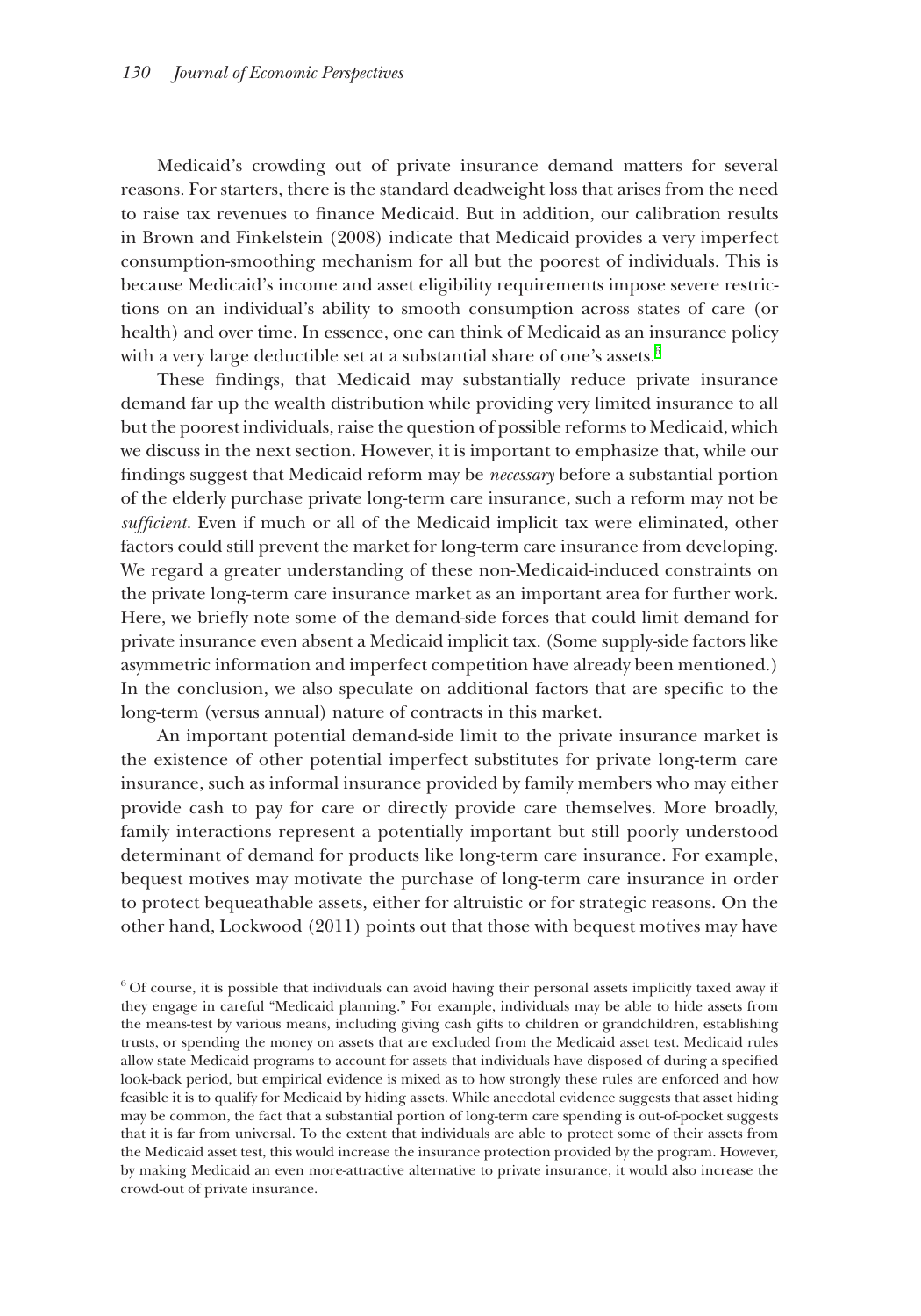lower demand for long-term care insurance than those without bequest motives. This effect arises because one of the benefits of long-term care insurance is that it allows individuals to reduce the need for precautionary savings against uncertain medical expenditures; this in turn reduces accidental bequests. Thus, for those who do not value bequests, the ability to convert accidental bequests into consumption is quite valuable. This ability to convert accidental bequests into consumption by purchasing long-term care insurance is less valuable to those who gain utility from bequests.

Another potential informal substitute for long-term care insurance is the illiquid assets in one's home, which may discourage the purchase of private insurance by simultaneously providing a buffer stock of assets that can be liquidated in the event one needs to pay for care, and increasing the marginal utility of liquid wealth that would be used to pay for premiums (Davidoff, 2010). Such alternatives are presumably less efficient than private insurance; for example, buffer stock assets held against a possible need for long-term care represent foregone consumption if the need does not materialize.

Behavioral factors such as limited consumer knowledge about long-term care utilization risk, public insurance coverage, or the functioning of a private insurance contract, along with limited rationality, may also constrain demand. Given that consumers also appear to exhibit weak demand for other long-horizon insurance products, such as life annuities, it may also be that individuals have particular difficulty making decisions about long-term, probabilistic outcomes. For this reason, consumers may be more likely to stick with the status quo or default option (which, in this case, would be going without long-term care insurance). We know of no recent studies of such behavioral factors specific to the private long-term care insurance market; however, there is certainly ample evidence of low levels of financial literacy and potential implications for financial planning (for example, Lusardi and Mitchell, 2007a, b), of behavioral factors being important in similar markets, such as that for life annuities (Brown et al., 2008; Benartzi, Previtero, Thaler, this issue), and of difficulties that individuals may have understanding low-probability, high-loss events (for example, Kunreuther, 1978).

Finally, if marginal utility of consumption is substantially lower when one is sick and in a nursing home, this will lower demand for private long-term care insurance and—unlike many of the other explanations—this argument would not point directly to social and private welfare losses stemming from nonpurchase. $^7$ 

 $7A$  priori, it is not obvious whether marginal utility of consumption rises or falls with deteriorating health. After all, some goods (like travel or tennis) may be complements to good health while others (like help around the house or a plasma television) may be substitutes. Using a sample of the elderly in the Health and Retirement Survey, Finkelstein, Luttmer, and Notowidigdo (2008) provide evidence consistent with the marginal utility of consumption falling as health declines, which suggests that private long-term care insurance is not valued as highly as a state-independent utility function would suggest. Still, our calibrations in Brown and Finkelstein (2008) suggest that even substantial negative state dependence—more than four times larger than that estimated by Finkelstein, Luttmer, and Notowidigdo (2008)—cannot by itself explain most of the substantial nonpurchase of private long-term care insurance, although it may be a contributing factor.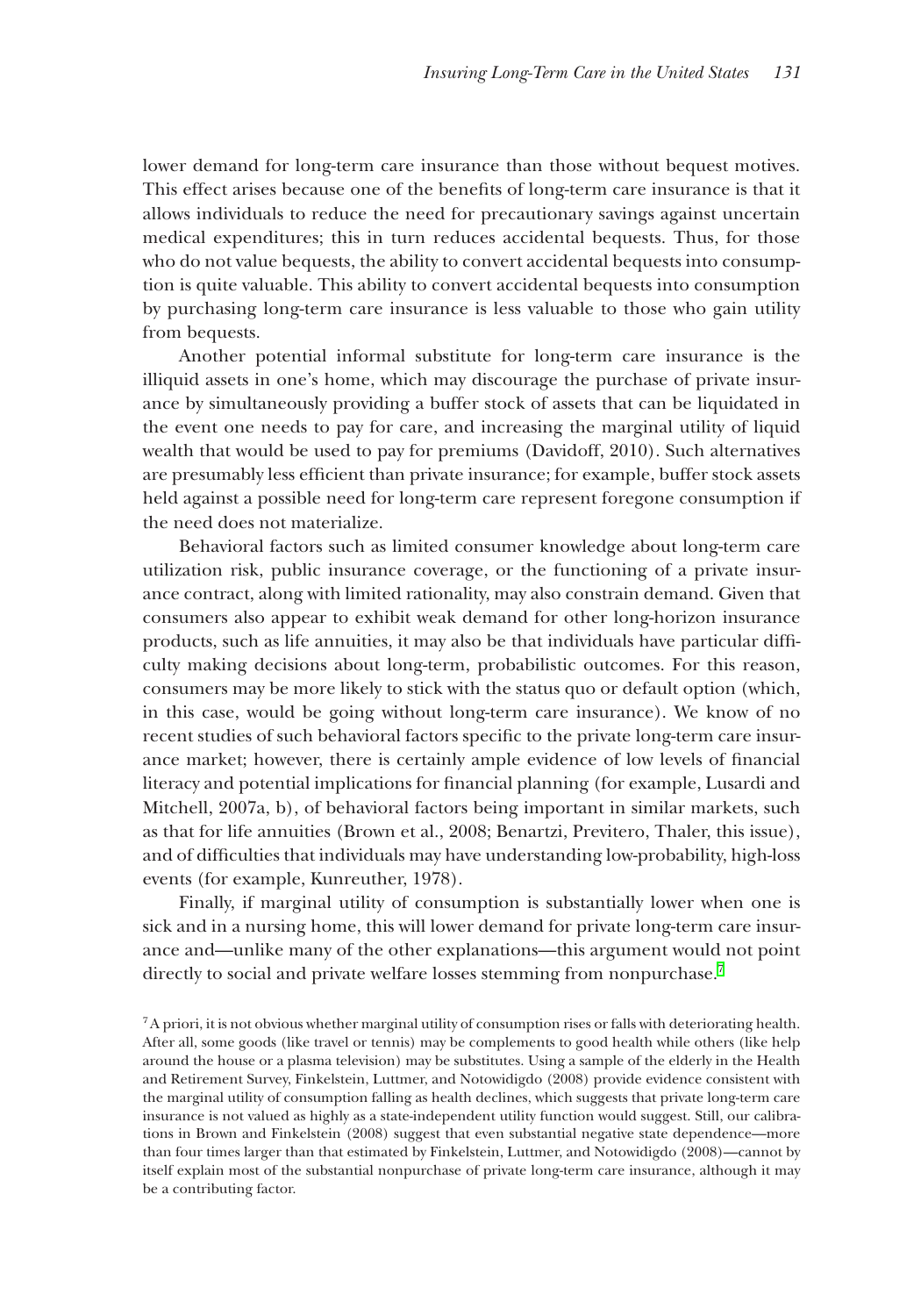#### **Public Policy toward Long-Term Care in the United States**

Given the substantial role of Medicaid in impeding private insurance demand as well as the existence of similar means-tested public insurance programs in Canada and the United Kingdom—we first discuss whether, in principle, such a program rst discuss whether, in principle, such a program can be redesigned to provide meaningful insurance coverage without substantially crowding out private insurance demand. We then turn to a discussion of recent public policy in the United States and what we can surmise about its likely effects.

#### **Public Policy in Principle: How to Reduce Medicaid's Implicit Tax ublic Policy in Principle: How to Reduce Medicaid's Implicit**

Conceptually, the way to reduce Medicaid's implicit tax is to structure the payment system so that the expected value of transfer payments received from the government is less affected by an individual's decision of whether to purchase private long-term care insurance. For example, if it were possible to predict with accuracy the expected present value of Medicaid benefits that an individual would receive if that individual went uninsured, then one could offer the individual a payment equal to that amount in return for agreeing to forgo any additional governmental support for paying for long-term care. The logic here is simply that of the efficiency of lump-sum taxation: by separating the resource transfer from marginal decision-making, one avoids distorting decision making. While such a policy-approach would, by definition, not reduce the present value of publiclyfunded, long-term care expenditures, it would (in theory) lead to welfare-enhancing increases in private insurance coverage.

In practice, of course, such a policy would be extremely difficult to implement. Policymakers would need access to a wide range of health and wealth information to assess the likelihood that an individual would need care and the likelihood that he or she would become Medicaid-eligible in the absence of private insur- hat he or she would become Medicaid-eligible in the absence of private insurance. Even with such information, adverse selection is likely to be high in such a program; presumably the individuals least likely to use formal care would choose to opt-out of Medicaid in exchange for the payment, whereas those most likely to use care would stay in the Medicaid system. Further, it is questionable whether the political environment would accept an outcome in which an individual "opted he political environment would accept an outcome in which an individual "opted out" of the Medicaid system and then needed care but did not have the resources to access it. If other systems (government-provided or charity) arose to serve as an alternative payer-of-last resort, these programs would simply replace Medicaid in imposing an implicit tax on private insurance purchases. There are no simple, practical solutions.

One natural direction of reform would be to expand Medicaid by methods such ne natural direction of reform would be to expand Medicaid by methods such as reducing or eliminating the income and asset eligibility tests. This would increase public insurance coverage but at the cost of substantial public funds and presumably ublic insurance coverage but at the cost of substantial public funds and presumably even greater crowd-out of the residual private insurance market. The other natural direction of reform would be to scale back Medicaid benefits by reducing eligibility and/or reducing benefits. This would reduce public expenditures and potentially encourage private insurance market purchases, but it would run the risk that since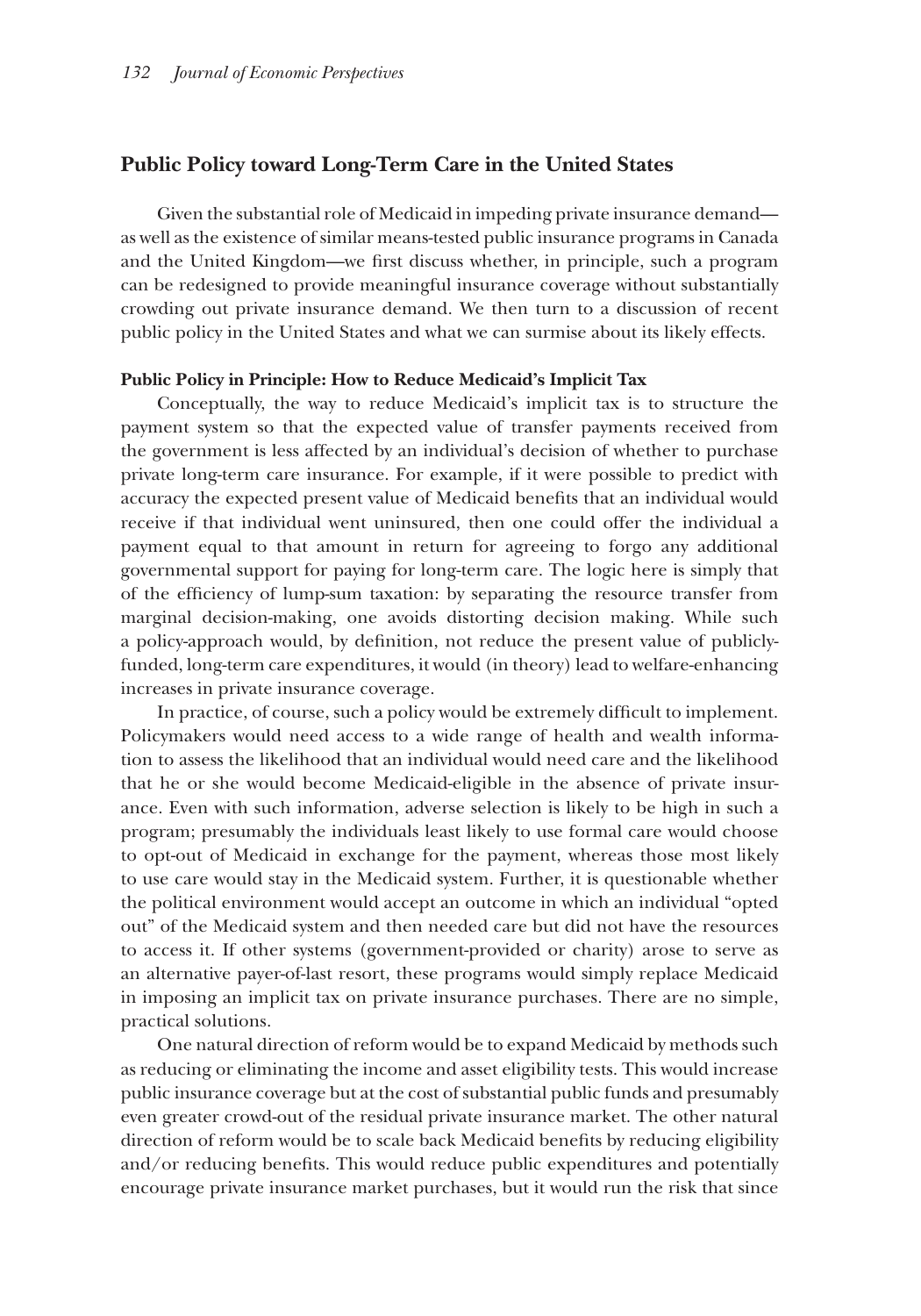the private market response could be limited, particularly for certain groups in the population, overall risk exposure could increase.

Perhaps not surprisingly, given this discussion, most of the recent public policy initiatives have had limited effects on reducing Medicaid's implicit tax or in stimulating private insurance demand. We discuss three main types of recent policy initiatives: tax subsidies for private long-term care insurance; different states' decisions regarding the amount of assets Medicaid allows beneficiary households to keep; and more-fundamental reforms through the interaction of state "Partnership" programs in how Medicaid and private insurance interact. Finally, we describe the recently failed federal initiative to sell private long-term care insurance.

#### **Tax Incentives for the Purchase of Private Insurance**

A natural approach for stimulating private insurance demand is to subsidize its natural approach for stimulating private insurance demand is to subsidize its cost. Subsidies might seem like a particularly appropriate remedy given the implicit "tax" Medicaid imposes on private insurance for long-term care; and more generally, they might seem an appropriate approach to reducing the effect of the high loads in this market discussed earlier. In addition, a desire among policymakers to shift costs away from Medicaid has led to increasing interest in the use of tax subsidies to stimulate the purchase of private long-term care insurance (Goda, 2011).

The United States has a history of generous tax subsidies for health insurance; in particular, employer contributions to health insurance premiums are not subject to individual income taxes. A 1996 federal tax reform similarly made employerprovided long-term care insurance exempt from employee taxable income (Wiener, Tilly, and Goldenson, 2000). As noted earlier, most long-term care insurance is still provided through the nongroup market, and in that market, a limited federal tax subsidy for long-term care insurance was introduced in 1997 as a result of the prior year's passage of the Health Insurance Portability and Accountability Act (HIPAA). This provision allows for long-term care insurance premiums (up to an annual cap his provision allows for long-term care insurance premiums (up to an annual cap that varies with age) to be included as an "unreimbursed medical expense" for hat varies with age) to be included as an "unreimbursed medical expense" for purposes of calculating tax deductions. However, this tax incentive is only effective for those who have itemized deductions that exceed 7.5 percent of Adjusted Gross Income. At the state level as of 2008, 24 states plus the District of Columbia had enacted a tax subsidy for the purchase of long-term care insurance  $(Goda, 2011)$ .

Our calibration results in Brown and Finkelstein (2008) discussed earlier suggested that, even under relatively generous assumptions, exempting employer contributions to long-term care insurance premiums from taxable income would not do much to reduce Medicaid's implicit tax, and hence to increase private insurance demand. Indeed, federal tax subsidies are relatively poorly designed for reducing the implicit tax since marginal tax rates (and thus federal tax subsidies) increase with income while the Medicaid implicit tax decreases with wealth.

Empirical estimates of the price elasticity of demand for long-term care insurance are consistent with these calibration results. For example, Goda  $(2011)$ examines the impact of tax subsidies empirically using variation across time and states in the introduction of state tax subsidies. Between 1996 and 2008, 21 states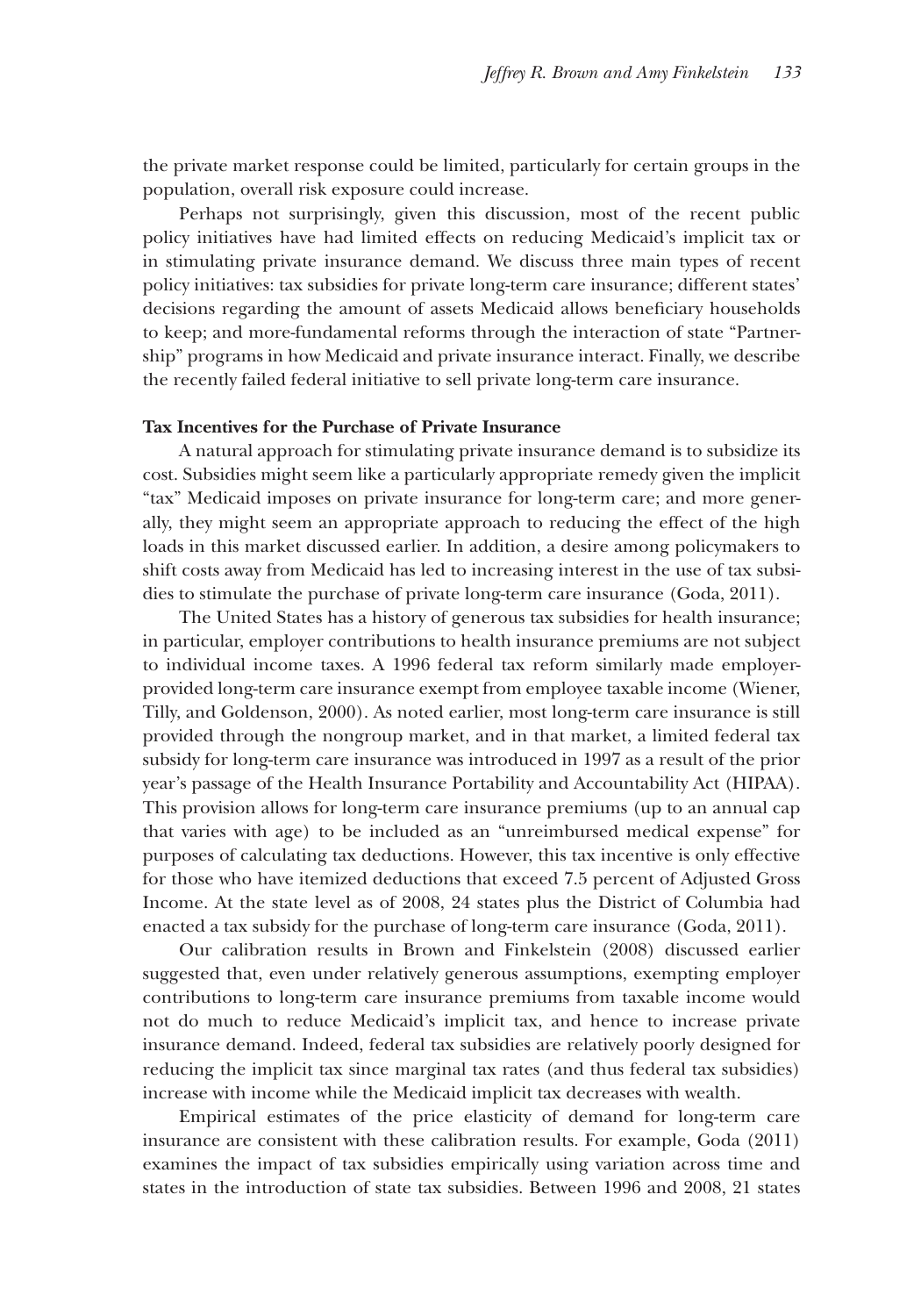implemented tax subsidies for private long-term care insurance premiums. On mplemented tax subsidies for private long-term care insurance premiums. On average, these state tax subsidies reduce the after-tax price of private insurance by about 5 percent and, Goda estimates, increase private insurance purchases by y about 5 percent and, Goda estimates, increase private insurance purchases by individuals ages  $50-69$  by about 2.7 percentage points (or almost  $30$  percent). Thus, while the tax subsidies induce a large proportional share in individuals buying insurance, their effect is small relative to the number of uninsured. Courtemanche and He (2009) also investigate the effect of tax subsidies on purchases of private long-term care insurance using a different empirical strategy and find similar-sized results. Overall, tax subsidies can increase private insurance demand on the margin, but they are unlikely to be useful in substantially reducing the aggregate exposure to long-term care expenditure risk among the U.S. elderly. $^8$ 

#### **State Choices Regarding the Parameters of Medicaid**

Medicaid's asset protection rules determine the amount and form of assets one can keep while qualifying for Medicaid. These rules vary substantially across states. In Brown, Coe, and Finkelstein (2007), we estimate that for near- and young-elderly married households in 2000, moving from the most common set of state rules (in effect in about half of the states) to the second most common set of state rules ffect in about half of the states) to the second most common set of state rules (in effect in about one-third of states) would on average allow a married household to in effect in about one-third of states) would on average allow a married household to keep approximately an additional \$20,000 more in assets (approximately 30 percent of average financial assets) when one spouse enters a nursing home. The difference in the amount one can keep under different rules depends on one's asset levels and reaches as high as almost \$40,000 (for households with assets around \$85,000). Using the variation in Medicaid's asset protection across individuals based on their state of residence, marital status, and asset holding, we estimate that a  $$10,000$  decrease in the level of assets an individual can keep while qualifying for Medicaid would increase private long-term care insurance coverage by 1.1 percentage points. To put this in perspective, if every state in the country moved from their current Medicaid asset eligibility requirements to the most stringent Medicaid eligibility requirements allowed by federal law, this would decrease average household assets protected from Medicaid by about \$25,000. This, in turn, would increase the demand for private long-term care insurance by only 2.7 percentage points. While this represents a large increase in insurance coverage relative to the baseline ownership rate, the vast majority of households would still find it unattractive to purchase private insurance. Of course, a wholesale restructuring of Medicaid could have more-significant effects on private insurance coverage.

<sup>8</sup> Goda (2011) also examines empirically whether tax subsidies for private insurance are likely to reduce net government expenditures—in other words, can the reduction in Medicaid expenditures "pay for" the tax subsidy? Consistent with our calibrated model's results in Brown and Finkelstein (2008), she finds that the largest response to the tax incentive comes from individuals at the high end of the wealth and income distribution—groups that are both most expensive to tax subsidize (due to higher marginal tax rates) and least likely to rely on Medicaid even in the absence of insurance. This finding suggests that only more-targeted tax incentives, perhaps phased out at higher income levels, can potentially have a positive effect on net government expenditures on long-term care.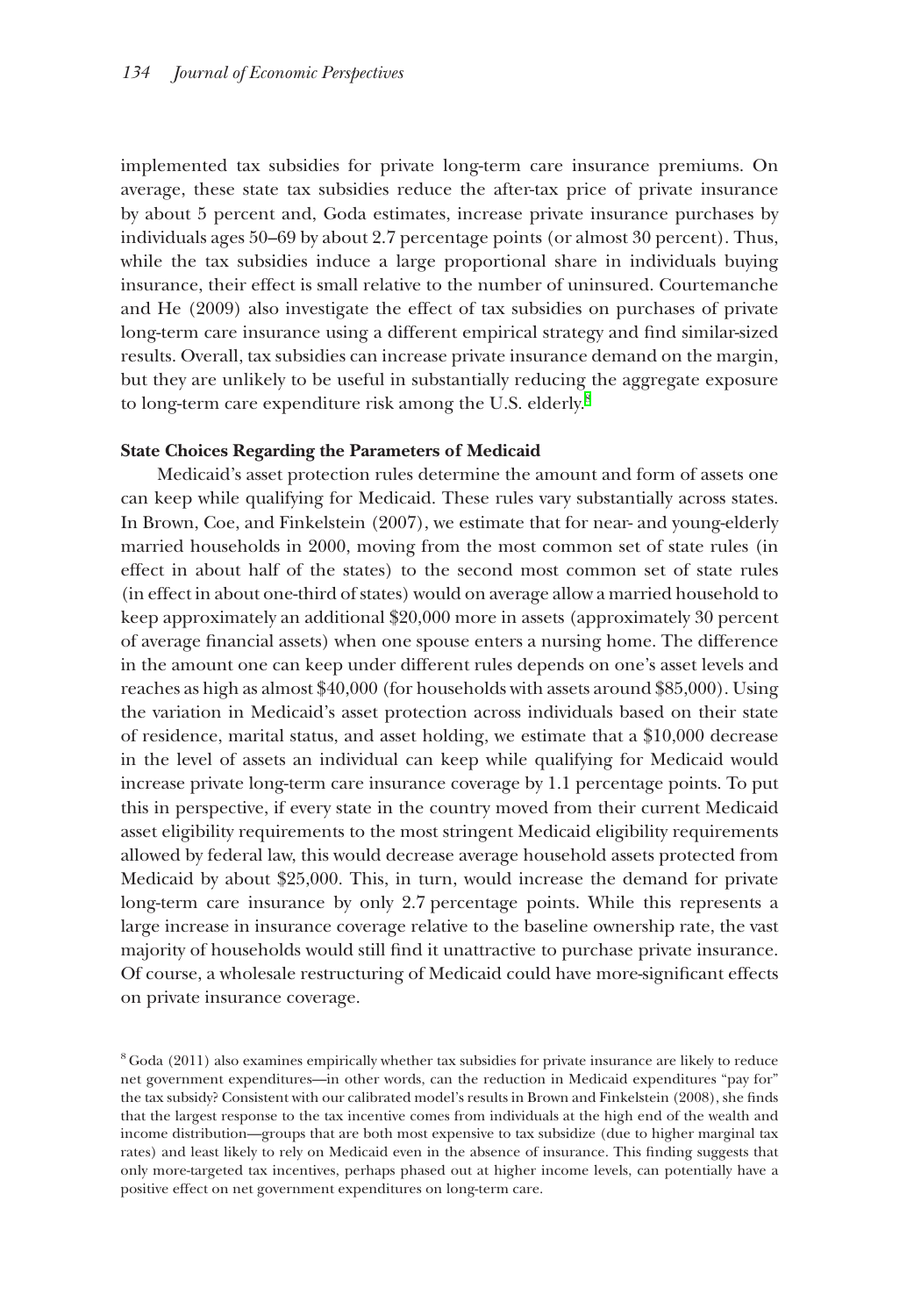#### **Long-Term Care Partnership Programs ong-Term Care Partnership**

One major policy development over the past two decades has been the introduction and expansion of the long-term care "Partnership" programs, under which states use separate Medicaid eligibility criteria for individuals who purchase a quali- tates use separate Medicaid eligibility criteria for individuals who purchase a qualifying long-term care insurance plan. In essence, these plans allow individuals who purchase a long-term care insurance policy to retain a pre-specified level of assets and still qualify for Medicaid (although individuals must still meet income tests and must still qualify on the basis of physical and/or mental impairments). These programs seek to avoid the requirement that individuals become impoverished to qualify for long-term care through Medicaid.

In the early 1990s, California, Connecticut, Indiana, and New York implemented Partnership programs. In 1993, Congress then prohibited further Partnership programs, while grandfathering the existing four state programs (Robert Wood Johnson Foundation, 2007). Initially, California, Indiana, and Connecticut allowed individuals purchasing an eligible policy to receive "dollarfor-dollar" credit, meaning that a person could keep additional assets up to an amount equivalent to the maximum lifetime benefits paid from the insurance purchased, even while receiving Medicaid benefits. For example, if a policy offered a maximum daily benefit of \$100 for a maximum of two years, then the individual would be able to protect an additional \$73,000 of assets (=  $$100 \times 365 \times 2$ ). New York's original partnership program, in contrast, allowed individuals to receive Medicaid benefits while keeping all of their assets, but the insurance policy that an individual had to purchase to qualify for such protection was much more comprehensive than the policies required in the other three states (Robert Wood Johnson Foundation, 2007).

The Deficit Reduction Act of 2005 included provisions allowing other states to implement Partnership programs, subject to certain restrictions, including that the plans offered under the program provide some form of inflation protection for purchasers under age 76. Partnership policies are now offered for sale in 39 states, according to government statistics at  $\langle$ http://www.dehpg.net/ltcpartnership/ $\rangle$ , and there are well in excess of 400,000 such policies in-force nationwide. $^9$ 

The Partnership programs directly address one of the two sources of the Medicaid implicit tax—that when an individual is receiving long-term care that

<sup>&</sup>lt;sup>9</sup> According to data from the Partnership website, there were just under a half million Partnership policies "in-force" as of 2010. Specifically, there were nearly 230,000 policies sold nationwide under the Deficit Reduction Act (DRA) that were "in-force" as of June 30, 2010 (〈http://w2.dehpg.net/LTCPartnership /reports/F1\_US\_20100630.PDF〉). This excludes the original four states—collectively known as the "RWJF states" due to the important role of the Robert Wood Johnson Foundation in starting these programs where data from individual state reports suggests that there were approximately 259,000 policies in-force as of the latest reporting date in 2010 (over 110,000 as of June 30 in California, over 69,000 as of June 30 in New York, just under 39,000 as of September 30 in Indiana, and just under 41,000 as of December 31 in Connecticut). The latest version of these state reports can be found at 〈http://w2.dehpg.net /LTCPartnership/generic.aspx?idir=other%20reports). These figures may understate the total number of policies sold because some companies with in-force policies are no longer selling new policies and may no longer provide complete data.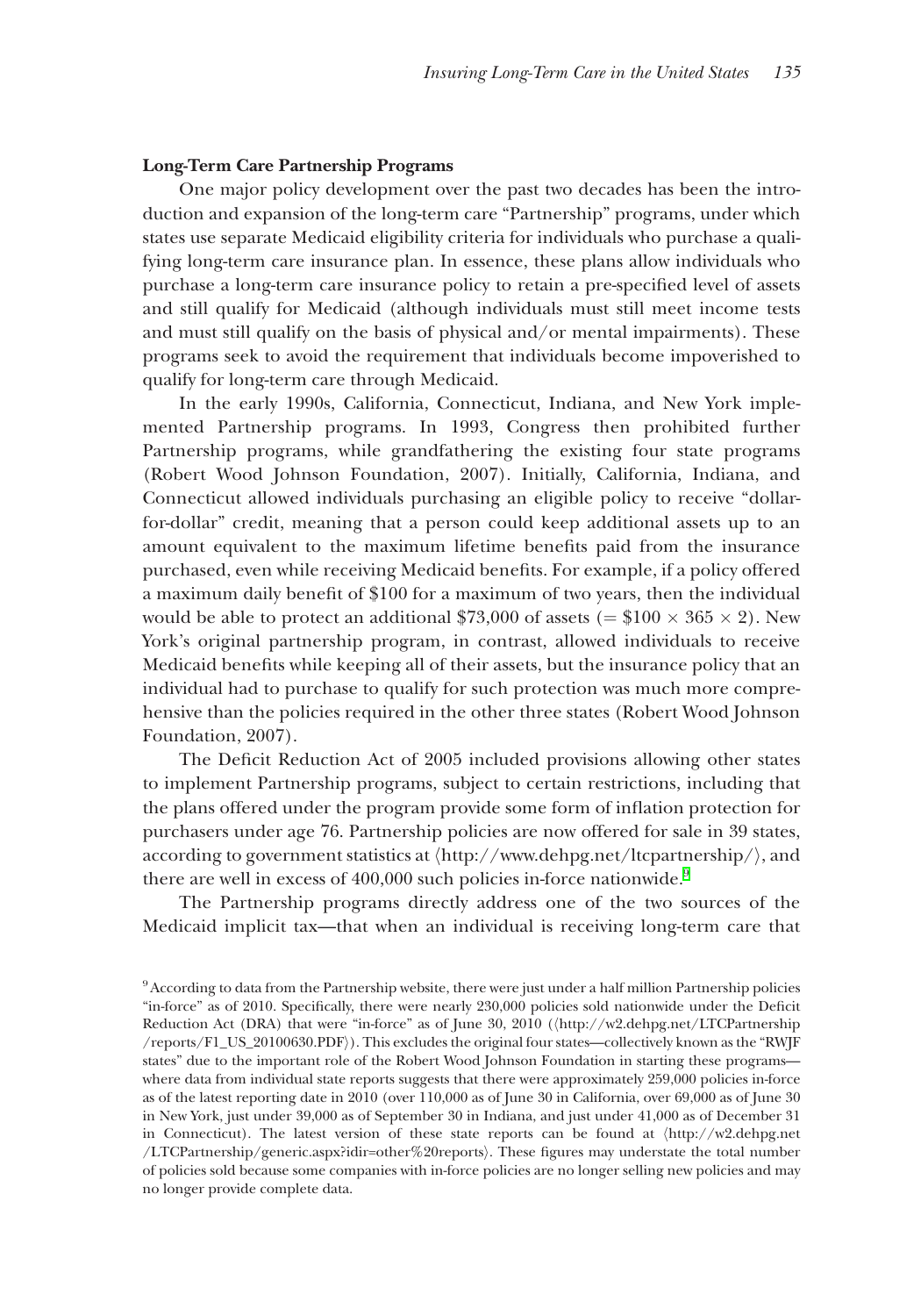is partially paid by private insurance, that individual is delaying eligibility for Medicaid because the assets that are typically protected by the insurance policy count against the means-test eligibility requirement. The Partnership programs seek to address this issue by adjusting the Medicaid asset-test to account for the insurance coverage. However, the Partnership programs do not address Medicaid's status as a secondary payer—that once an individual is Medicaid-eligible, the private policy pays first, and Medicaid picks up the difference. Our calibration results discussed earlier suggest that eliminating only one of the two sources of the Medicaid implicit tax by itself does not do much to stimulate demand for private insurance, which is consistent with the relatively low level of sales of long-term care insurance in Partnership states.

To eliminate the implicit tax completely, the Partnership programs would have to be combined with a policy that made Medicaid the primary, rather than the secondary, payer for long-term care expenses once a person qualifies for Medicaid. In this situation, private providers of long-term care insurance could base premiums only on the "incremental" coverage over and above what Medicaid would provide. Of course, such an approach could substantially increase total Medicaid expenditures.

#### **The CLASS Act he CLASS**

The Community Living Assistance Services and Supports (CLASS) Act was one of the provisions of the healthcare reform bill signed into law by President Obama in 2010. Under this program, the federal government was to directly sell bama in 2010. Under this program, the federal government was to directly sell private long-term care insurance policies to the public. On October 14, 2011, the Department of Health and Human Services announced that it was going to abandon the implementation of this program, which had grown increasingly controversial since the passage of the legislation. The intent of the legislation was to create a program in which individuals who paid monthly premiums for at least five years would be eligible to receive a cash benefit (varying by degree of functional impairment but averaging no less than \$50 per day initially) if and when they meet the health-related benefit trigger. Individuals receiving benefits would have been permitted to use the payments to pay for traditional long-term care including home health care, assisted living, and nursing homes, as well as a wide range of other services (for example, home modifications, assistive technology, and respite care).

The implementation of the CLASS Act was abandoned primarily because the poorly designed program was projected by a range of independent experts to be fiscally unsustainable. The legislation directed the Secretary of Health and Human Services to set premiums at a level that would be sufficient to maintain program solvency over 75 years. In practice, however, this meant that premiums would likely be below "actuarially fair" levels. To understand why, imagine that individuals start paying premiums immediately, but the average payout will not occur for, say, 25 years in the future. To oversimplify, a 75-year "solvency" calculation counts 75 years of premium payments, but only 50 years of benefit payments.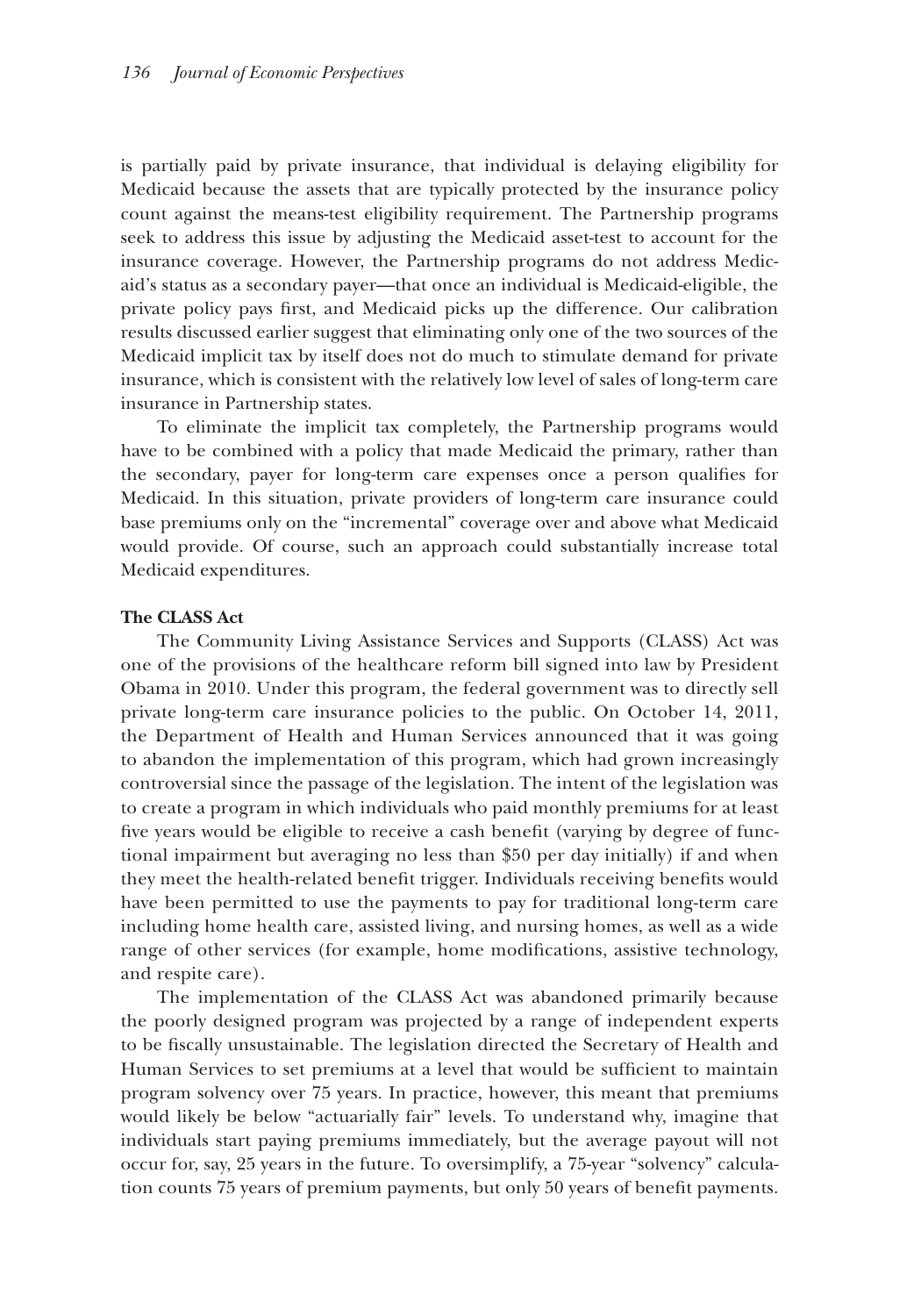Thus a program could be technically solvent on a 75-year horizon even though it is being run on a negative net present value basis. This financial problem was to be magnified by the fact that the legislation required that individuals below the poverty line and full-time students be able to participate at only \$5 per month (in 2009 dollars), far below the actuarial cost. As a result of the differential pricing 009 dollars), far below the actuarial cost. As a result of the differential pricing structure and short period of participation required for eligibility, a number of experts voiced concerns about serious adverse selection into this voluntary program (for example, American Academy of Actuaries, 2009; Mussey, 2010). Despite the fact that the legislation allowed (but did not require) employers to automatically enroll individuals, the Congressional Budget Office (2009) estimated that only 4 percent of the adult population would have enrolled in the CLASS Act program percent of the adult population would have enrolled in the CLASS Act program by 2019. One of the factors that would have limited participation is that Medicaid would have imposed a large implicit tax on CLASS benefits, just as it does on private insurance policies. $^{10}$ 

### **Concluding Comments oncluding**

The irony of the existing long-term care insurance system in the United States is that public expenditures are expected to grow rapidly, and yet, at the same time, individuals still face significant personal financial risk from long-term care. These twin concerns have led many policymakers in search of "solutions" that rely on insuring a greater share of this risk through private markets.

While there is much we still do not know about the market for long-term care insurance, the knowledge we do have suggests that substantial growth of the private market is significantly hampered by two features of Medicaid—means-testing and its secondary payer status—which combine to impose a large implicit tax on private insurance and to crowd out the purchase of private insurance for most of the wealth distribution. Attempts to reduce the implicit tax and stimulate private insurance markets tend to have at least one of two undesirable consequences: either they increase public expenditures, for example, by making Medicaid a primary payer and reducing means testing; or they require that policymakers be willing to deny care to individuals who fail to insure themselves adequately. In addition, we still know relatively little about how the private market would respond, on either the demand or the supply side, to Medicaid reforms. In other words, the evidence today suggests that Medicaid reform is a *necessary* condition for substantial growth in the private long-term care insurance market, but it does not at all imply that such reform would be *sufficient*.

 $10$  A few provisions in the benefits seem designed to reduce—although not eliminate—the implicit tax on Medicaid. In particular, benefits received under the CLASS Act were to be disregarded as income for purposes of determining eligibility for receipt of benefits under any other assistance program (including Medicaid). In addition, once a person is on Medicaid, they would have been entitled to keep a portion of the CLASS benefits (50 percent for home care, and only 5 percent for institutional care).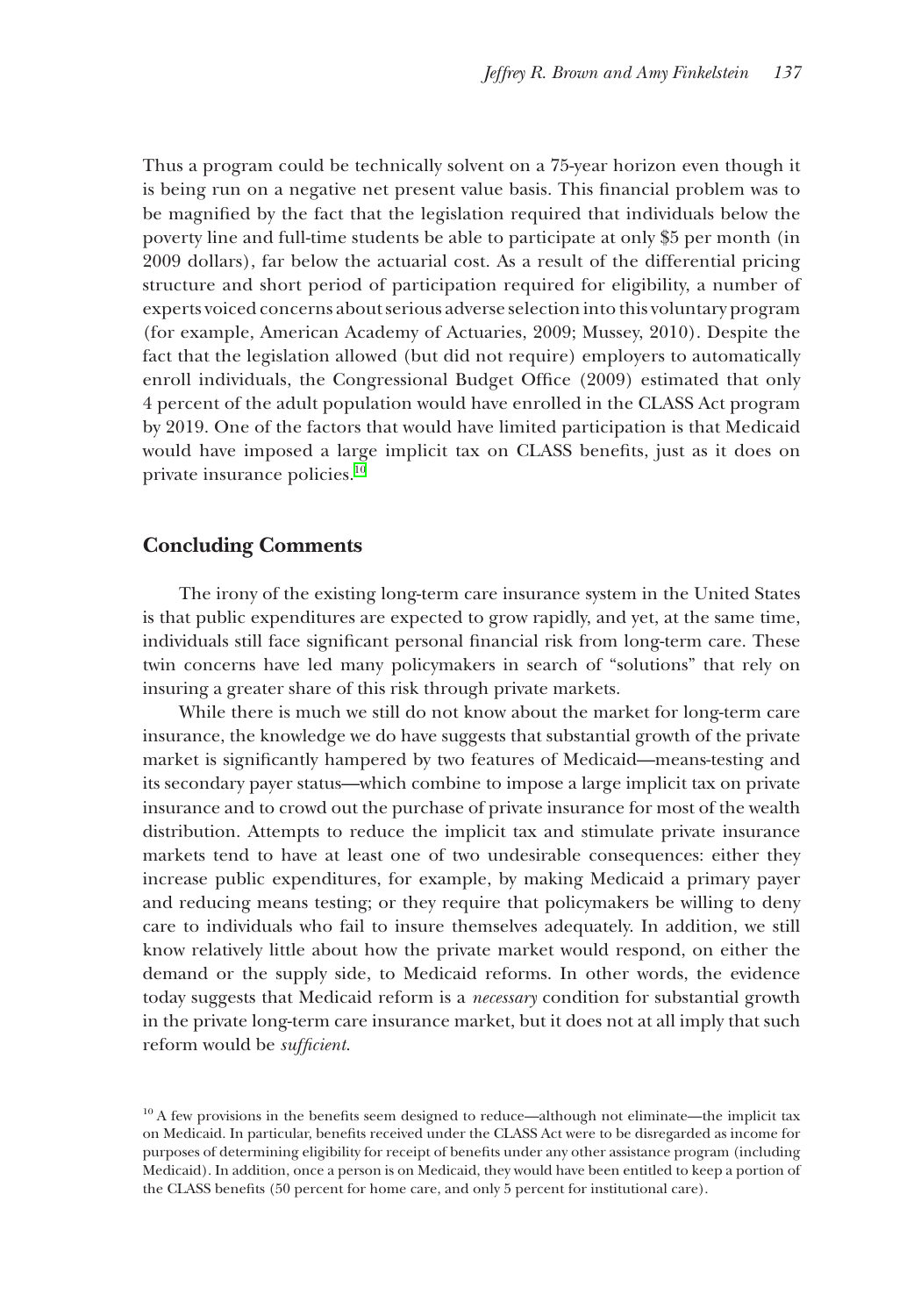While existing research falls short of providing clear guidance as to the other important impediments to stimulating the private market for long-term care insurance, some insight may be gleaned by contrasting the small size of the private long-term care insurance market to the much more-developed private insurance market for annual health expenditures. We speculate that one key distinction between the two markets that may help account for the disparity in their development is the long-term (versus annual) nature of the contracts for long-term pment is the long-term (versus annual) nature of the contracts for long-term care insurance. Long-term contracts raise a number of potential impediments to both supply and demand of private insurance that are less of an issue for annual contracts. For example, although Medicaid imposes an implicit tax on private insurance for acute, annual health insurance as well (for discussion, see Cutler and Gruber, 1996), with annual contracts the implicit tax is mostly limited to those who might plausibly "spend-down" to Medicaid asset limits within a year. With a multiyear contract like long-term care insurance, cumulative multiyear expenditures can cause the implicit tax to crowd out demand much higher up the asset distribution  $(Brown and Finkelstein, 2008).$ 

In addition, the long-term nature of these contracts introduces at least three additional sources of uncertainty between the time one purchases a contract and the time one might plausibly receive benefits—for example, imagine individuals the time one might plausibly receive benefits—for example, imagine individuals who are considering the purchase of a long-term care policy at age  $40$  to cover nursing home use in their 80s. First, the organization and delivery of long-term care is likely to change over the decades, so it is uncertain whether the policy bought today will cover what the consumer wants out of the choices available in 40 years. Second, why start paying premiums now when there is some chance that by the time long-term care is needed in several decades, the public sector may have substantially expanded its insurance coverage? A third concern is about counterparty risk. While insurance companies are good at pooling and hence insuring idiosyncratic risk, they may be less able to hedge the aggregate risks of rising long-term care utilization or long-term care costs over decades. In turn, potential buyers of such insurance may be discouraged by the risk of future premium increases and/or insurance company insolvency.<sup>11</sup> In addition to these sources of uncertainty, another issue arising from the long-term nature of the contract is that extreme discounting or myopia may make it less likely that today's 40 year-old even thinks hard about whether to purchase insurance for events expected to happen many decades later.

While of course some of these problems can be mitigated by deferring purchase to later years (and indeed those who do buy private insurance tend to be in their low 60s), the residual uncertainty regarding long-term care expenditures (and hence

<sup>&</sup>lt;sup>11</sup> Recent industry activity underscores these issues. In November 2010, MetLife—at one time the second-largest writer of long-term care policies—announced its decision to stop selling individual policies and to stop accepting new enrollments in its group plans (Berkowitz, 2010). Also in 2010, John Hancock requested rate increases of approximately 40 percent on most of its existing block of long-term care business. This rate increase was justified on the basis of a low-interest rate environment (which increases the present value of future liabilities) and on the fact that lapse rates by customers were below expected levels.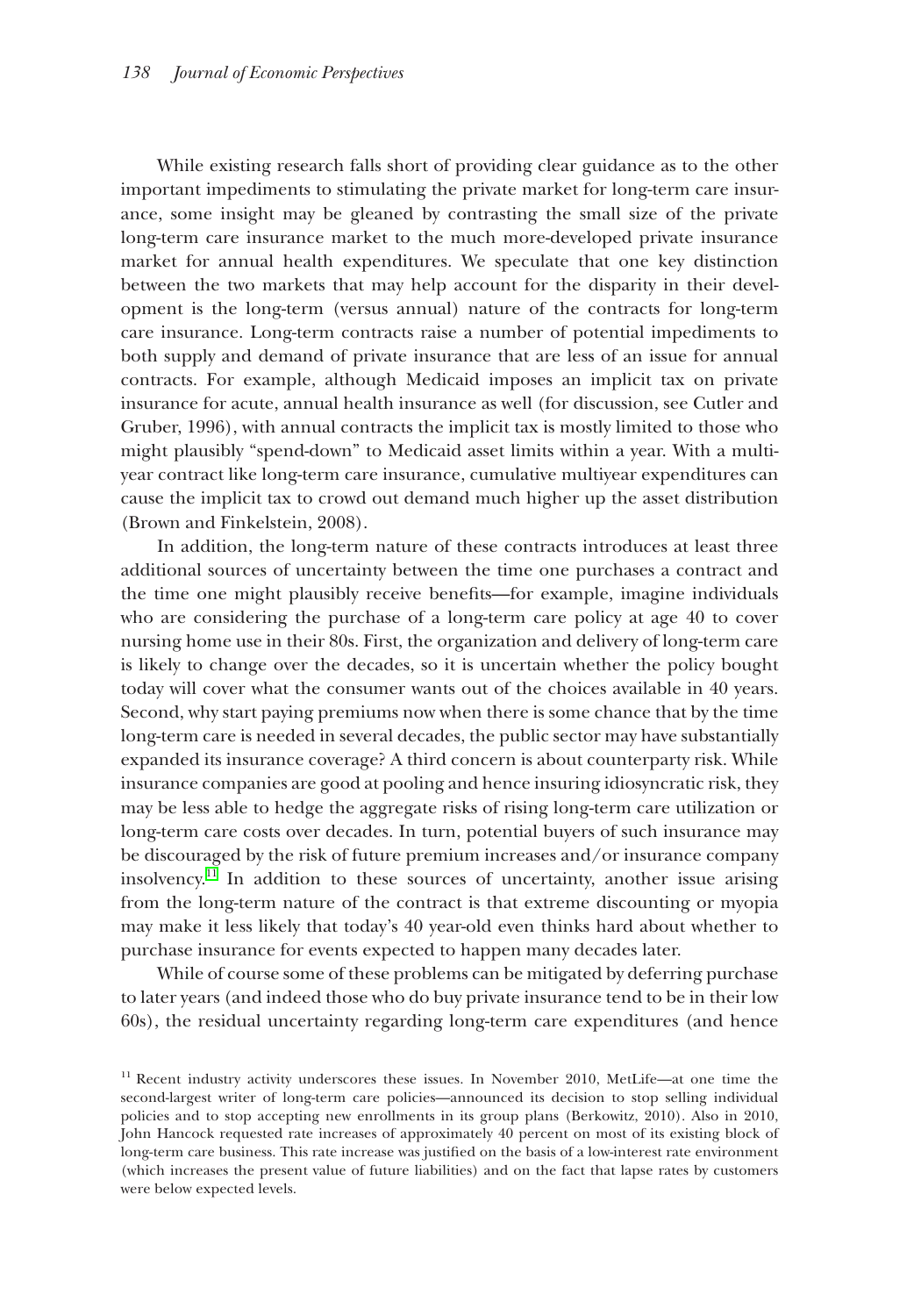the value of insurance) is also diminishing with age. Moreover, the desire to defer purchase presumably contributes to the lack of much employer-based long-term care insurance. The paucity of employer-based long-term care insurance may also be an important deterrent to the private long-term care insurance market. Employment-based acute health insurance provides a mechanism for reducing adverse selection and of realizing economies of scale in insurance production; as a result of both factors, loads for employer-based acute health insurance are substantially lower than those in the nongroup market (Newhouse, 2002). Employer-provision seems likely to be an important contributor to the relatively higher functioning of the acute health insurance market.

Naturally there is a high degree of casual speculation in the preceding several paragraphs. As the share of elderly in the U.S. population increases and policy changes affecting long-term care insurance happen at the state and federal level, we hope that others will take up the gauntlet to bring theory and evidence to bear on this important and interesting set of economic issues.

■ *We are grateful to Adam Sacarny for outstanding research assistance. Much of our original research in this area was supported by the Robert Wood Johnson Foundation, the TIAA CREF Institute, and the NIA, and we are grateful for that support. A disclosure: Brown is a Trustee for TIAA and has also received compensation as a speaker and consultant from a number of financial services organizations, some of which sell long-term care insurance.* 

#### **References**

**American Academy of Actuaries.** 2009. "Critical Issues in Health Reform: Community Living Assistance Services and Supports Act." http:// www.actuary.org/pdf/health/class\_nov09.pdf (accessed 9/13/2011).

**America's Health Insurance Plans (AHIP).** 2007. "Who Buys Long-Term Care Insurance? A 15-year Study of Buyers and Non-Buyers, 1990–2005." Prepared for America's Health Insurance Plans by LifePlans, Inc. April.

**Berkowitz, Ben.** 2010. "MetLife to Stop Writing Long-Term Care Policies. Reuters. November 11. http://www.reuters.com/article/idUSTRE6AA 3RJ20101111.

**Beshears, John, James Choi, David Laibson, and Brigitte Madrian.** 2008. "The Importance of

Default Options for Retirement Savings Outcomes: Evidence from the United States." In *Lessons from Pension Reform in the Americas,* ed. S. J. Kay and T. Sinha, 59–87. New York: Oxford University Press.

**Brown, Jeffrey R., Norma B. Coe, and Amy Finkelstein.** 2007. "Medicaid Crowd-Out of Private Long-Term Care Insurance Demand: Evidence from the Health and Retirement Survey." In *Tax Policy and the Economy,* Vol. 21, ed. James M. Poterba, 1–34. MIT Press.

**Brown, Jeffrey R., and Amy Finkelstein.** 2007. "Why is the Market for Long-Term Care Insurance So Small?" *Journal of Public Economics,* 91(10): [196](https://pubs.aeaweb.org/action/showLinks?doi=10.1257%2Fjep.25.4.119&system=10.1257%2Faer.98.3.1083&citationId=p_7)7–91.

**Brown, Jeffrey R., and Amy Finkelstein.** 2008. "The Interaction of Public and Private Insurance: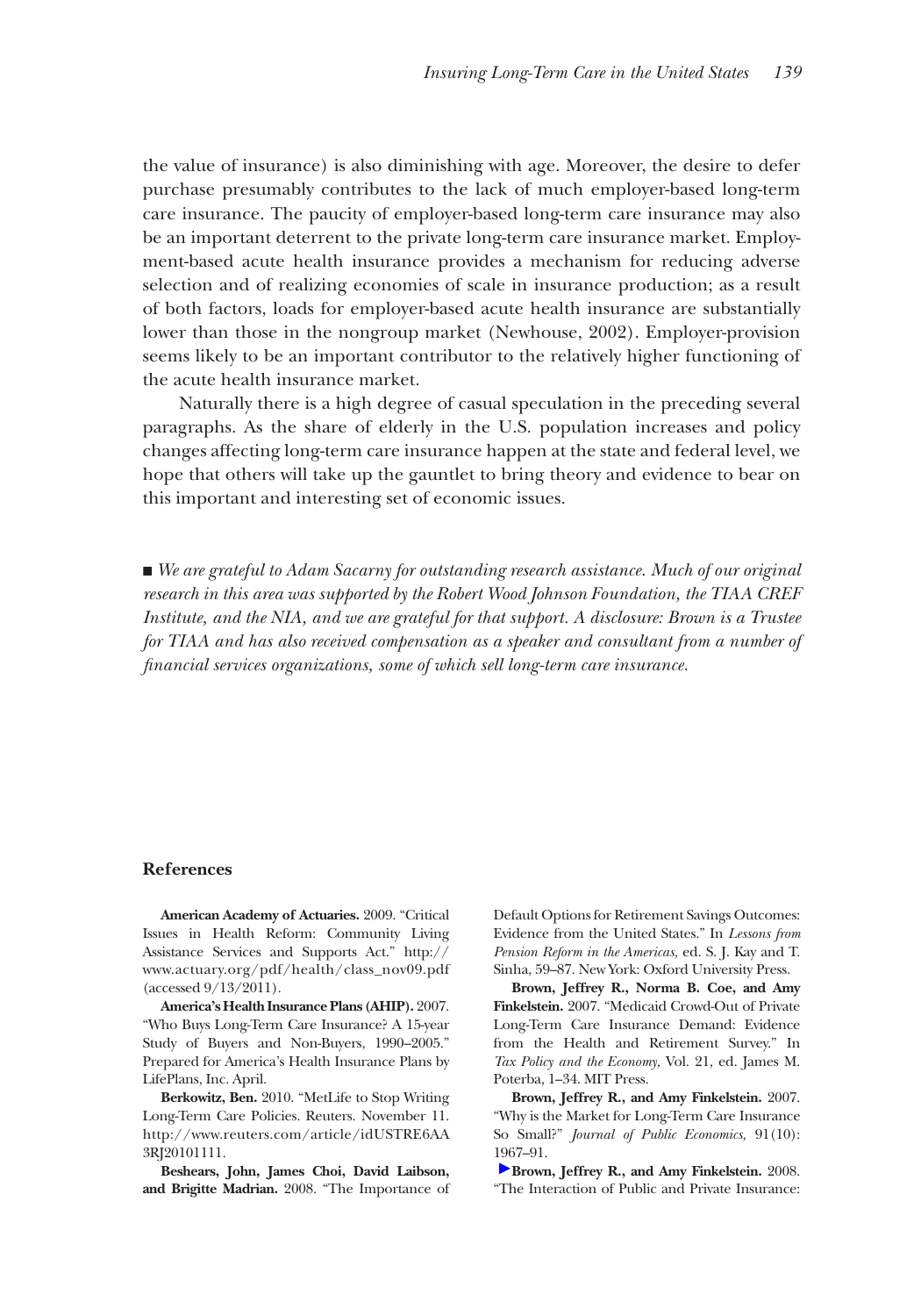Medicaid and the Long-Term Care Insurance Market." *American Economic Review,* 98(3): [108](https://pubs.aeaweb.org/action/showLinks?doi=10.1257%2Fjep.25.4.119&crossref=10.1111%2Fj.1539-6975.2009.01286.x&citationId=p_8)3–1102.

**Brown, Jeffrey R., and Amy Finkelstein.** 2009. "The Private Market for Long-Term Care Insurance in the U.S.: A Review of the Evidence." *Journal [of R](https://pubs.aeaweb.org/action/showLinks?doi=10.1257%2Fjep.25.4.119&system=10.1257%2Faer.98.2.304&citationId=p_9)isk and Insurance,* 76(1): 5–29.

**Brown, Jeffrey R., Jeffrey Kling, Sendhil Mullainathan, and Marian Wrobel.** 2008. "Why Don't People Insure Late-Life Consumption? A Framing Explanation of the Under-Annuitization Puzzle." *American Economic Review,* 98(2): 304–309.

**Centers for Medicare and Medicaid Services.**  2010. "National Health Expenditures by Type of Service and Source of Funds, CY 1960–2008." https://www.cms.gov/NationalHealthExpend Data/downloads/nhe2008.zip (accessed August 9, 2010).

**Congressional Budget Office (CBO).** 2004. "Financing Long-Term Care for the Elderly." http://www.cbo.gov/ftpdocs/54xx/doc5400 /04-26-LongTermCare.pdf.

**Congressional Budget Office (CBO).** 2009. Letter to Senator Tom Harkin, Chair, Senate Health, Education, Labor and Pensions Committee, signed by Douglas W. Elmendorf, Director CBO. November 25. http://www.cbo .gov/ftpdocs/108xx/doc10823/CLASS \_Additional\_Information\_Harkin\_Letter.pdf.

**Congressional Budget Office (CBO).** 2011. *Long-Term Budget Outlook.* http://www.cbo.gov /ftpdocs/122xx/doc12212/06-21-Long-Term \_Budget\_Outlook.pdf.

**Courtemanche, Charles, and Daifeng He.** 2009. "Tax Incentives and the Decision to Purchase Long-Term Care Insurance." *Journal of Public [Eco](https://pubs.aeaweb.org/action/showLinks?doi=10.1257%2Fjep.25.4.119&crossref=10.2307%2F2946683&citationId=p_16)nomics,* 93(1–2): 296–310.

**Cutler, David, and Jonathan Gruber.** 1996. "Does Public Insurance Crowd Out Private Insurance." *Quarterly Journal of Economics,* 111(2): 391–430.

**Davidoff, Thomas.** 2010. "Home Equity Commitment and Long-Term Care Insurance Demand." *Journal of Public Economics,* 94(1–2): 44–49.

**Eiken, Steve, Kate Sredl, Brian Burwell, and Lisa Gold.** 2010. "Medicaid Long-Term Care Expenditures in FY 2009." Research Paper. Thomas Reuters publication. http://leg.mt.gov /content/Publications/fiscal/interim/financemty \_nov2010/Managed-Care-Costs.pdf.

**Finkelstein, Amy, Erzo F. P. Luttmer, and Matthew J. Notowidigdo.** 2008. "What Good Is Wealth Without Health? The Effect of Health on the Marginal Utility of Consumption." NBER Working Paper 14089.

**Finkelstein, Amy, and Kathleen McGarry.** 

2006. "Multiple Dimensions of Private Information: Evidence from the Long-Term Care Insurance Market." *American Economic Review,*  [96\(](https://pubs.aeaweb.org/action/showLinks?doi=10.1257%2Fjep.25.4.119&system=10.1257%2F000282805774669808&citationId=p_22)4): 938–58.

**Finkelstein, Amy, Kathleen McGarry, and Amir**  Sufi. 2005. "Dynamic Inefficiencies in Insurance Markets: Evidence from Long-Term Care Insurance." *American Economic Review,* 95(2): 224–28.

**Finkelstein, Amy, and James Poterba.** 2006. "Testing for Adverse Selection with 'Unused Observables.'" NBER Working Paper 12112.

**Mussey, Solomon M.** 2010. "Estimated Financial Effects of the 'Patient Protection and Affordable Care Act,' as Amended, on the Year of Exhaustion for the Part A Trust Fund, Part B Premiums, and Part A and Part B Coinsurance Amounts." Memo from Solomon M. Mussey, Director Medicare & Medicaid Cost Estimates Group, April 22. Centers for Medicare and Medicaid Services, Office of the Actuary. https://www.cms.gov/ActuarialStudies /downloads/PPACA\_Medicare\_2010-04-22.pdf.

**Goda, Gopi Shah.** 2011. "The Impact of State Tax Subsidies for Private Long-Term Care Insurance on Coverage and Medicaid Expenditures." *Journal of Public Economics,* 95(7): 744–57.

**Kunreuther, Howard.** 1978. *Disaster Insurance Protection: Public Policy Lessons.* New York: Wiley.

**LIMRA International.** 2010. "2009 Long-Term Care Insurance Annual Review."

**Lockwood, Lee.** 2011. "Incidental Bequests: Bequest Motives and the Choice to Self-Insure Late-Life Risks." Unpublished paper, NBER. [http](https://pubs.aeaweb.org/action/showLinks?doi=10.1257%2Fjep.25.4.119&crossref=10.1016%2Fj.jmoneco.2006.12.001&citationId=p_29)://www.nber.org/~lockwood/BSI.PDF.

**Lusardi, Annamaria, and Olivia S. Mitchell.** 2007a. "Baby Boomer Retirement Security: The Role of Planning, Financial Literacy, and Housing Wealth." *Journal of Monetary Economics,* 54(1): 205–24.

**Lusardi, Annamaria, and Olivia S. Mitchell.**  2007b. "Financial Literacy and Retirement Preparedness: Evidence and Implications for Financial Education." *Business Economics,* 41(1): 35–44.

**MetLife Mature Market Institute.** 2009. "The 2009 MetLife Market Survey of Nursing Home, Assisted Living, Adult Day Services, and Home Care Costs." October. http://www.metlife.com/assets /cao/mmi/publications/studies/mmi-market -[sur](https://pubs.aeaweb.org/action/showLinks?doi=10.1257%2Fjep.25.4.119&system=10.1257%2Faer.89.5.1299&citationId=p_32)vey-nursing-home-assisted-living.pdf.

**Mitchell, Olivia S., James M. Poterba, Mark Warshawsky, and Jeffrey R. Brown.** 1999. "New Evidence on the Money's Worth of Individual Annuities." *American Economic Review,* 89(5): [129](https://pubs.aeaweb.org/action/showLinks?doi=10.1257%2Fjep.25.4.119&system=10.1257%2Fjep.6.3.3&citationId=p_33)9–1318.

**Newhouse, Joseph.** 1992. "Medical Care Costs: How Much Welfare Loss?" *Journal of Economic Perspectives,* 6(3): 3–21.

**Newhouse, Joseph.** 2002. *Pricing the Priceless:*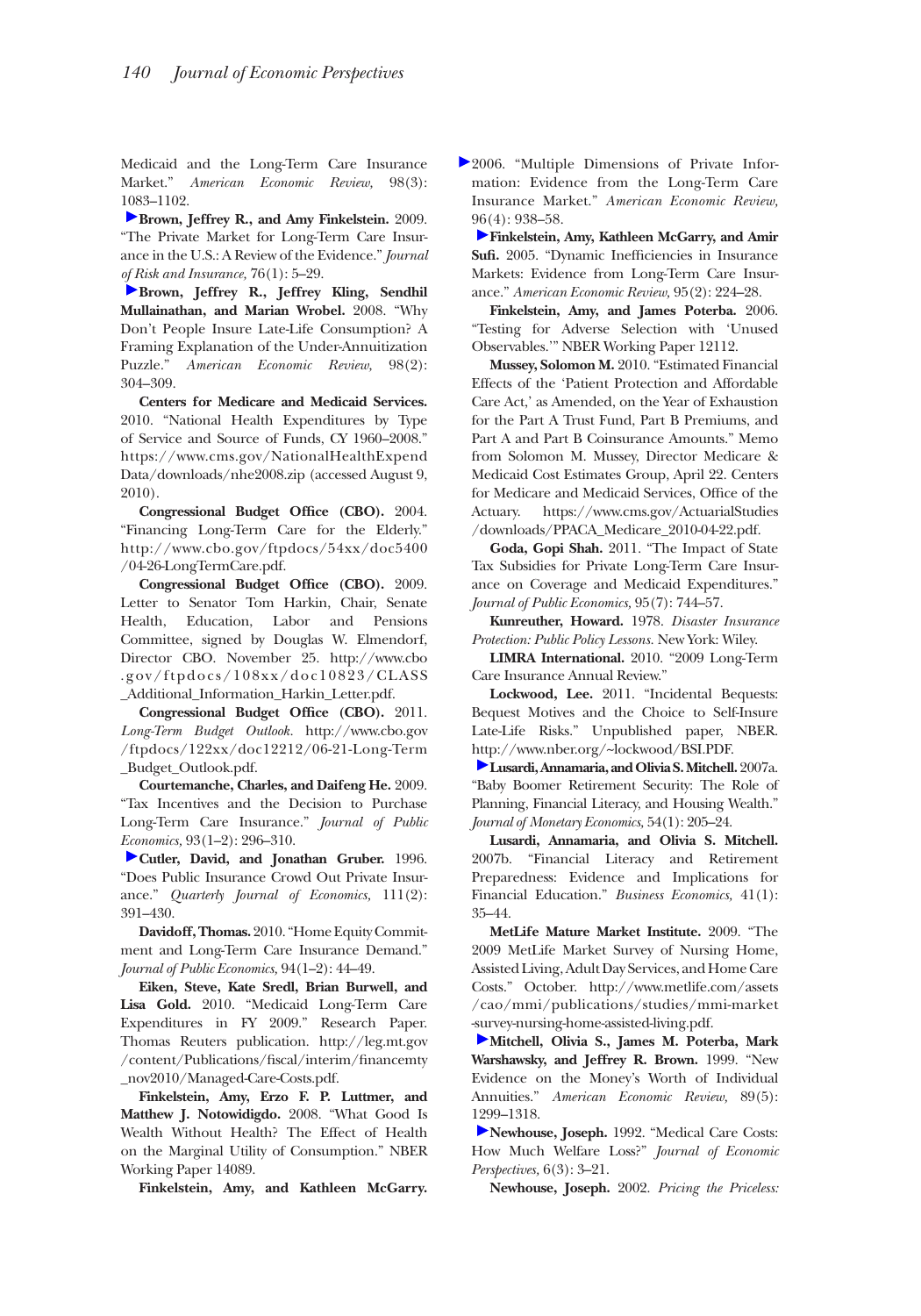*A Health Care Conundrum.* Cambridge, MA: MIT Press.

**OECD.** 2005. *Long-Term Care for Older People.* Available at http://www.oecd.org/document/50/0 ,3343,en\_2649\_33929\_35195570\_1\_1\_1\_37407,00 .html.

**OECD.** 2011a. *OECD StatExtracts.* Accessed electronically (August 2011) at http://stats.oecd .org/index.aspx?r=992127.

**OECD.** 2011b. *Help Wanted? Providing and Paying for Long-Term Care.* Available at http:// www.oecd.org/document/23/0,3746,en\_2649 [\\_37](https://pubs.aeaweb.org/action/showLinks?doi=10.1257%2Fjep.25.4.119&crossref=10.1016%2Fj.jpubeco.2010.06.009&citationId=p_38)407\_47659479\_1\_1\_1\_37407,00.html.

**Oster, Emily, Ira Shoulson, Kimberly Quaid, and E. Ray Dorsey.** 2010. "Genetic Adverse Selection: Evidence from Long-Term Care Insurance and Huntington Disease." *Journal of Public Economics,* [94\(](https://pubs.aeaweb.org/action/showLinks?doi=10.1257%2Fjep.25.4.119&crossref=10.1086%2F261673&citationId=p_39)11–12): 1041–50.

**Pauly, Mark.** 1990. The Rational Nonpurchase of Long-Term-Care Insurance. *Journal of Political Economy,* 98(1): 153–68.

**Robert Wood Johnson Foundation.** 2007. "Long-Term Care Partnership Expansion: A New Opportunity for States." Issue Brief. May. http://www.chcs.org/usr\_doc/Long-Term\_Care \_Partnership\_Expansion.pdf.

**Society of Actuaries.** 2007. *Long-Term Care Experience Committee Intercompany Study 1984–2004.*  Available at http://www.soa.org/research /experience-study/ltc/research-ltc-study-1984.aspx.

**Thompson Reuters.** 2011. Long Term Care Partnership State Tracking Map. http://www .dehpg.net/LTCPartnership/Reports.aspx.

**U.S. Congress.** 2004. *Green Book.* Appendix B is available at: http://frwebgate.access.gpo .gov/cgi-bin/getdoc.cgi?dbname=108\_green \_book&docid=f:wm006\_17.pdf .

U.S. Government Accounting Office. 2005. "Long-term Care Financing: Growing Demand and Cost of Services are Straining Federal and State Budgets." Testimony before the Subcommittee on Health, Committee on Energy and Commerce, House of Representatives, Statement of Kathryn G. Allen Director, Health Care—Medicaid and Private Health Insurance Issues. http://www.gao .gov/new.items/d05564t.pdf.

**Wiener, Joshua, Jane Tilly, and Susan Goldenson.** 2000. "Federal and State Initiatives to Jump Start the Market for Private Long-term Care Insurance." *The Elder Law Journal,* 8(1): 57–99.